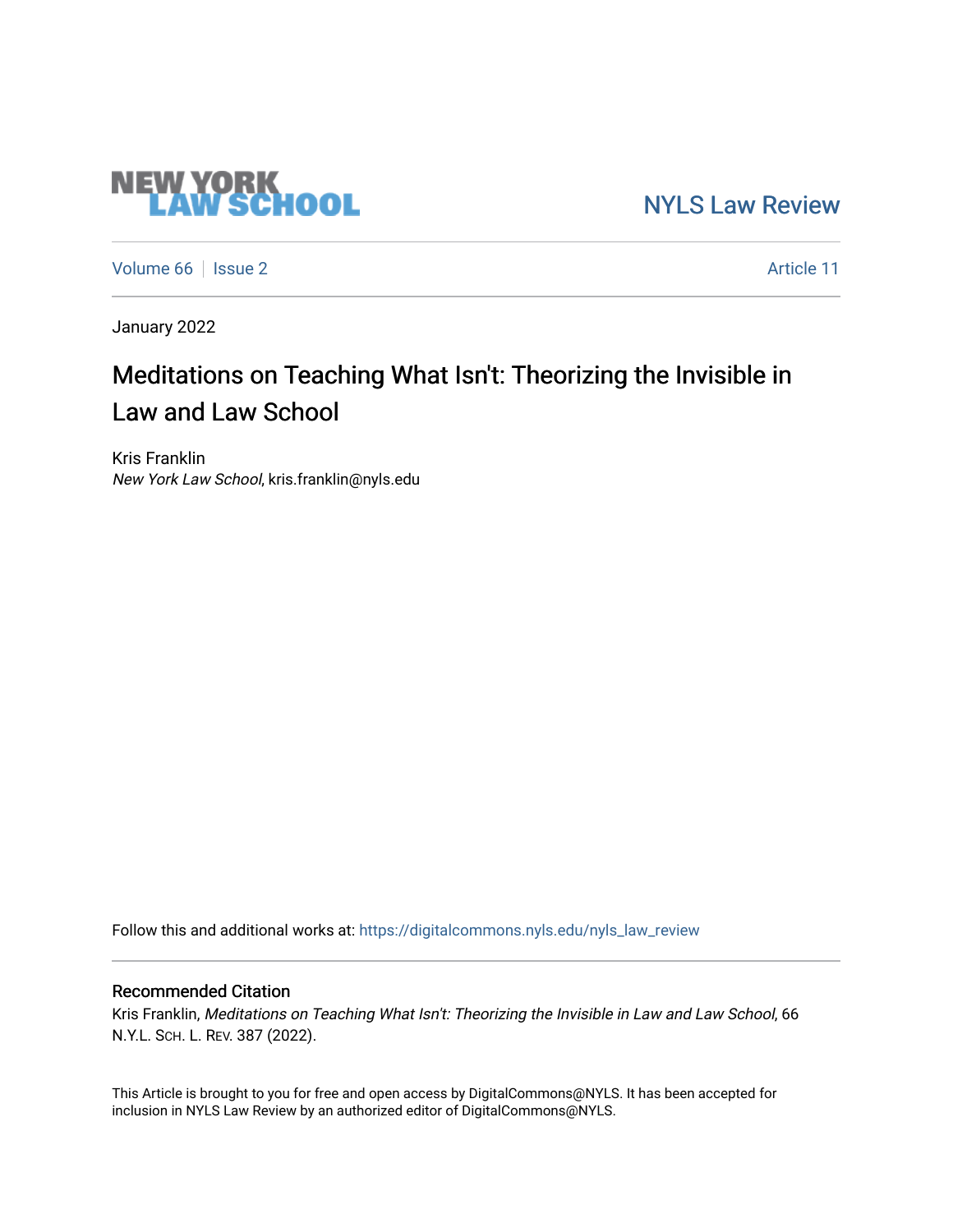VOLUME 66 | 2021/22

KRIS FRANKLIN

# Meditations on Teaching What Isn't: Theorizing the Invisible in Law and Law School

66 N.Y.L. Sch. L. Rev. 387 (2021–2022)

ABOUT THE AUTHOR: Professor of Law, New York Law School. J.D. New York University School of Law, 1992; B.A. Yale University, 1989.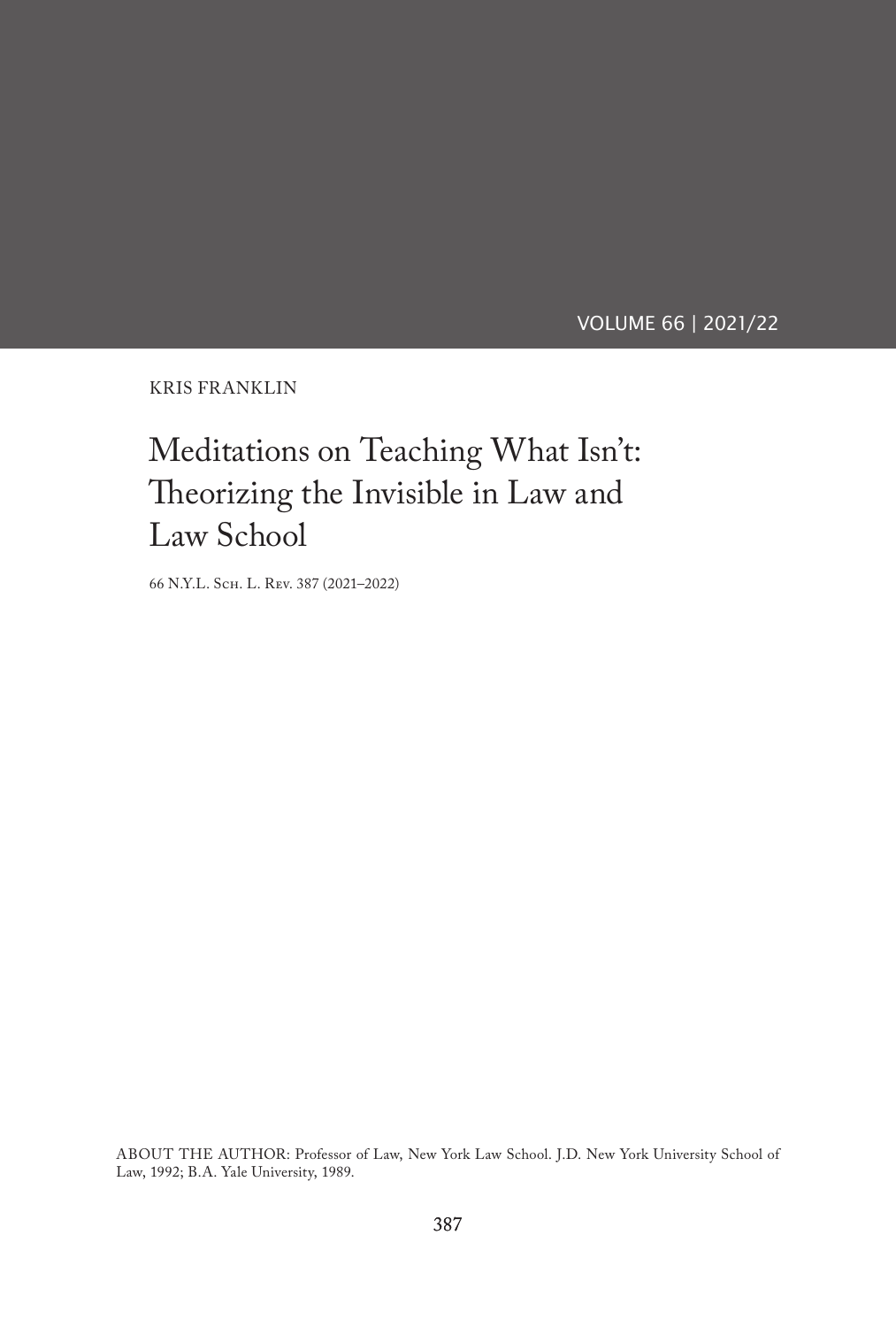*"Make an effort to remember. Or, failing that, invent."*<sup>1</sup>

#### I. INTRODUCTION

The hardest thing to comprehend is what is not visible. Because, of course, "not visible" does not mean "not present." It simply means "not capable of being seen."2

This essay is an effort to weave together disparate thoughts about what in law may be not visible,<sup>3</sup> not seen, and yet, not (necessarily) not present. As other authors in this compendium make clear, race and racism are both omnipresent but not always visible in the law we study and teach.4 As a consequence, some of the issues and concerns that may be specific to the Black experience may not be seen in American legal analysis. Further, because Black people may sometimes consciously opt to reduce their intersections with systems that disadvantage them, there may be important aspects of their lives which inadvertently, or even deliberately, take place outside of legal constructs.

I want to show that certainly with respect to race—but also in many other respects—looking for that which is not fully visible in law, speculating about it, conjecturing or reasoning from its absence, and if necessary, bringing it into sight, may be some of the best work lawyers ever do.

To begin, I turn to an exercise I have introduced in my first-year Contracts class. The problem has multiple purposes, some obvious and some not. Most patently, it reinforces beginning law students' analysis of contract formation. It is also deliberately constructed to make visible to these students a particular form of financial management common among Caribbean immigrants, which some Black and most non-Black students may be unfamiliar with, that is seldom considered in the standard Contracts curriculum. Simultaneously, the problem introduces first-semester law students to the notion that defining what something is not may be as valuable a definitional project as defining what something is.

The essay then moves from the specifics of this particular exercise to an observation that, while it may be generally true that many experiences are not recognized in law, inclusion (or not) is not random: Racism perpetuates the ongoing non-visibility of important parts of the lives of some Americans more than others.

<sup>1.</sup> Monique Wittig, Les Guérillères 89 (David Le Vay trans., Univ. of Illinois Press 2007) (1969).

<sup>2.</sup> *Visible*, Merriam-Webster, https://www.merriam-webster.com/dictionary/visible (last visited Apr. 12, 2022).

<sup>3.</sup> Which raises the fair question: not visible to whom? Some of what I discuss in this essay is genuinely obscured, but plenty has been clearly visible to many people for a very long time, just not included in the conventional legal discourse. I acknowledge that it is inaccurate and reductive for me to call some of that embedded cultural knowledge "invisible." "Not seen" is somewhat closer, but even that phrasing begs the question: not seen by whom? Let's recognize the implicit "not always seen by many, including the educationally-privileged and usually white constructors of much of American law."

<sup>4.</sup> *E.g.*, Edward A. Purcell, Jr., *Race and the Law: The Visible and the Invisible*, 66 N.Y.L. Sch. L. Rev. 141 (2021–2022); Lynn Su, *Unpacking the Teaching Potential of a Hypothetical Criminal Case Involving a Cross-Racial Eyewitness Identification*, 66 N.Y.L. Sch. L. Rev. 339 (2021–2022); Richard Chused, Strategic Thinking About Racism in American Zoning, 66 N.Y.L. SCH. L. REV. 307 (2021-2022).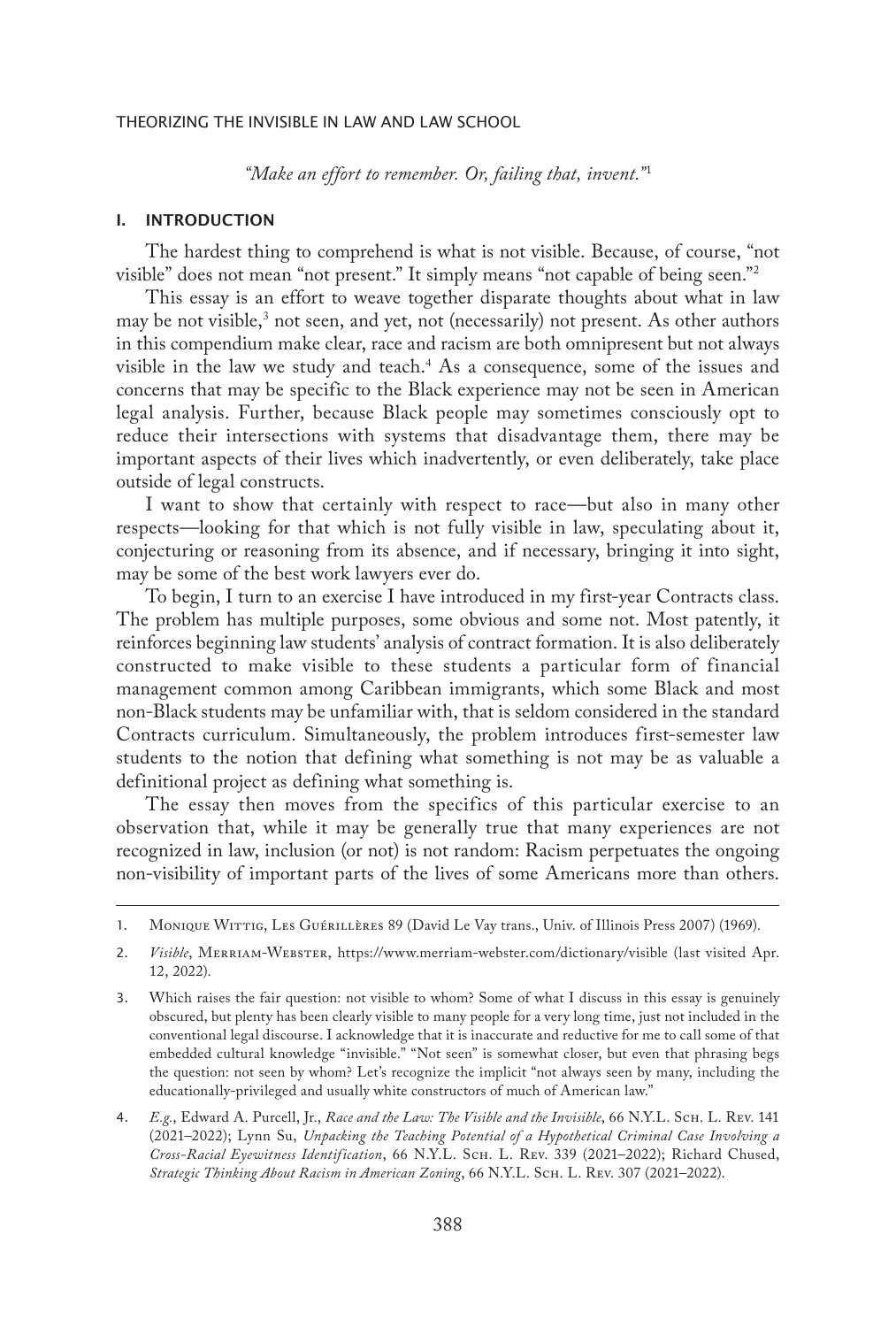Learning to see that and make it visible moves us ever so slightly in the direction of a more inclusive legal work and, possibly, a more just law. The essay concludes with an exploration of the ways that law teaching already works to help students cast light on what may not be immediately visible. And to view doing so as a skill to be developed, as well as a potentially important instrument in their legal toolkit.

## II. THE SOU-SOU PROBLEM

As soon as we complete the introductory unit on contract formation, I ask the students in my Contracts class to analyze the following problem:

A sou-sou/susu is a rotating savings club drawn from West African and Caribbean traditions and commonly operated in some U.S. immigrant communities. The concept is simple: A group of people commit to putting an equal sum of money into a pool on a regular basis and each collects the full amount paid in by all members when it is their turn. If ten people joined a sousou and each contributed \$100 per week, at the end of every week one club member would receive a \$1,000 lump sum. Eight people in the savings club would mean an eight-week cycle, with the sou-sou ending or beginning a new cycle after that. Many members use the payouts from these savings clubs to finance new businesses, make down payments, or even pay for college tuition.

An agreed-upon treasurer manages the pool and creates the payout schedule. Interest is not collected or paid on club assets, and members are not required to complete credit checks or sign any official paperwork. These groups operate based on established trust among their community members, and therefore often comprise close-knit groups of extended family, co-workers, or fellow parishioners.

Jaden is deeply knowledgeable about antique teacup sets. He wanted to start an online antique ceramics business and needs funds to purchase inventory. A cousin told him about a sou-sou that was beginning in June. He joined the sou-sou with ten other people. The members decided to contribute \$1,000 per month each, and selected Landa as treasurer.

Four months into the eleven-month cycle, club member A.J. failed to make his monthly payment. Landa is unable to cover the missing contribution, which means the pool is now short \$1,000 for the month's collection, just when Jaden is scheduled to receive his payout. Jaden consults your law firm to find out whether he has any legal recourse in contract law.<sup>5</sup>

<sup>5.</sup> Many thanks to Simi Parikh, research assistant and co-author of the sou-sou problem.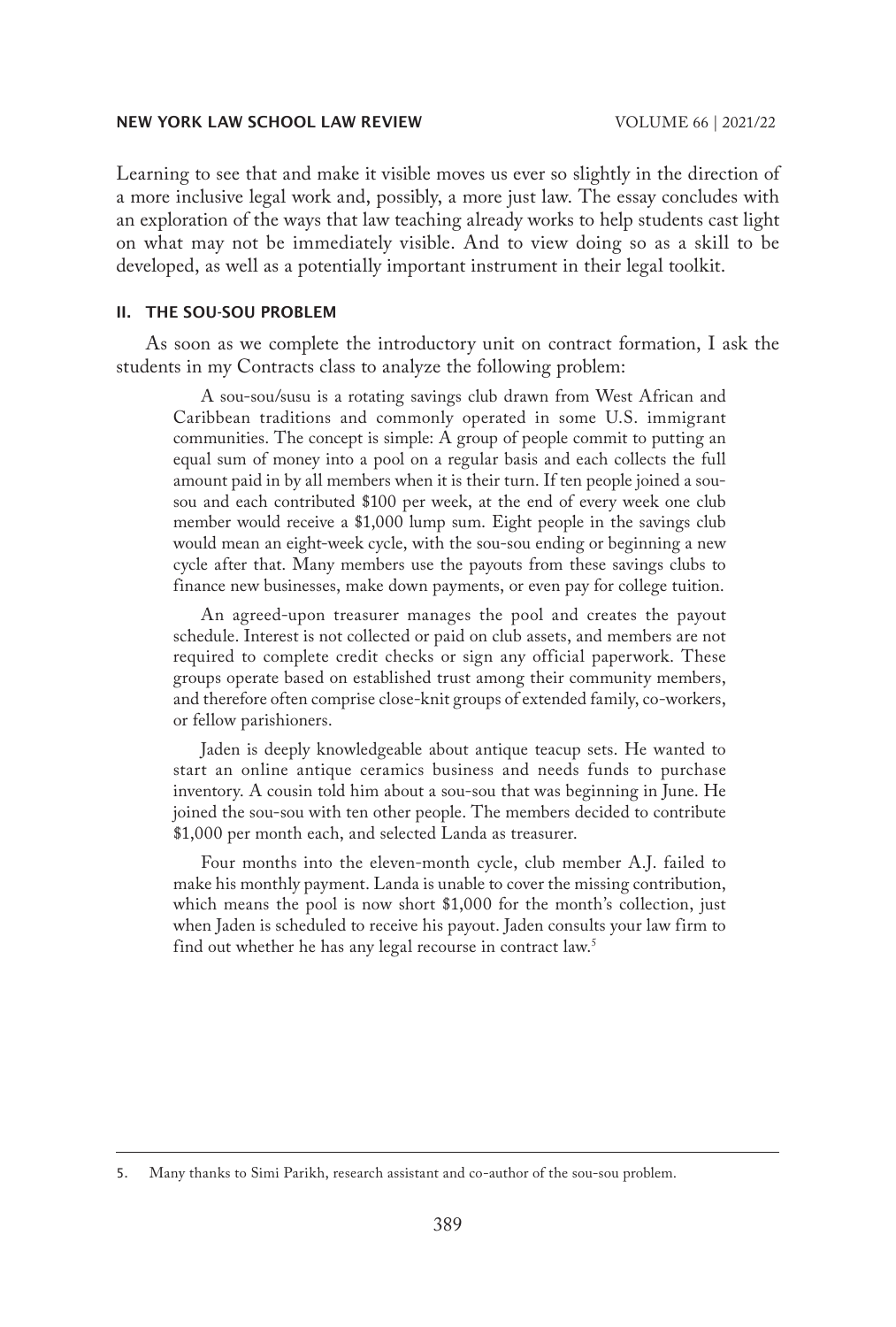#### *A. What the Sou-Sou Problem Teaches About Contract Formation*

In my Contracts class, students learn that the elements of contract formation are mutual assent and consideration.6 The problem requires students to consider whether those elements can be established for this sou-sou.

At first glance, they probably can. Identifying consideration in the plan is easy: There is unquestionably a bargained-for exchange among the members; each participant contributes money and expects to receive a payout in turn. In an initial or superficial examination, mutual assent might appear equally easy to satisfy: It seems both obvious and intuitive that all parties have agreed to the sou-sou's terms. Why else would they continually hand over their hard-earned money?<sup>7</sup>

If this is correct, the analysis of contract formation would pretty straightforwardly conclude that a contract had been created, and the problem would be helpful simply for providing beginning law students some practice in carefully articulating and explaining why a valid legal contract existed. But backing up to view the question from a different perspective,<sup>8</sup> something might feel a little off about that conclusion. After all, there are banks and credit unions and mutual funds and many other ways to save money or manage one's finances, none of which are involved in the formation of this savings club. Doesn't it seem apparent that the sou-sou in our problem is designed to be a private arrangement, unencumbered by legal formalities, banking regulations, standardized interest rates, or the statute of frauds?9 Could it be possible for the sou-sou to meet the technical requirements of contract formation yet somehow

<sup>6.</sup> Many Contracts students learn instead that contract formation has three elements: offer, acceptance, and consideration. However, the casebook I use emphasizes that an offer coupled with its acceptance is the most common form of mutual assent, but that contractual assent may be discerned in some circumstances even where a specific offer and acceptance cannot be pinpointed. *See generally* Michael Hunter Schwartz & Adrian J. Walters, Contracts (3d ed. 2020); *see also* Restatement (Second) of Contracts § 17 (Am. Law Inst. 1981) ("[T]he formation of a contract requires a bargain in which there is a manifestation of mutual assent . . . and a consideration."). In other words, on a Venn diagram, offer and acceptance are subsumed within the larger circle of mutual assent. *See* Schwartz & WALTERS, supra.

<sup>7.</sup> Sou-sous are not without risk. They may be subject to abuse or dishonesty just like any other form of financial activity. *See Learn if a 'Sou-Sou' Is Legit or Fake Before Investing*, D.C. Dep't Ins., Sec. & Banking, https://disb.dc.gov/page/learn-if-sou-sou-legit-or-fake-investing (last visited Apr. 3, 2022).

<sup>8.</sup> A commonsense perspective may be especially hard for beginning law students to hold onto as they struggle to master intricate legal doctrine while adjusting to legal ways of thinking. But that is all the more reason for teachers of law to emphasize its value. Law without sense is senseless.

<sup>9.</sup> U.C.C. § 2-201(1) (Ам. Law Inst. & Unif. Law Сомм' N1977) (statute of frauds).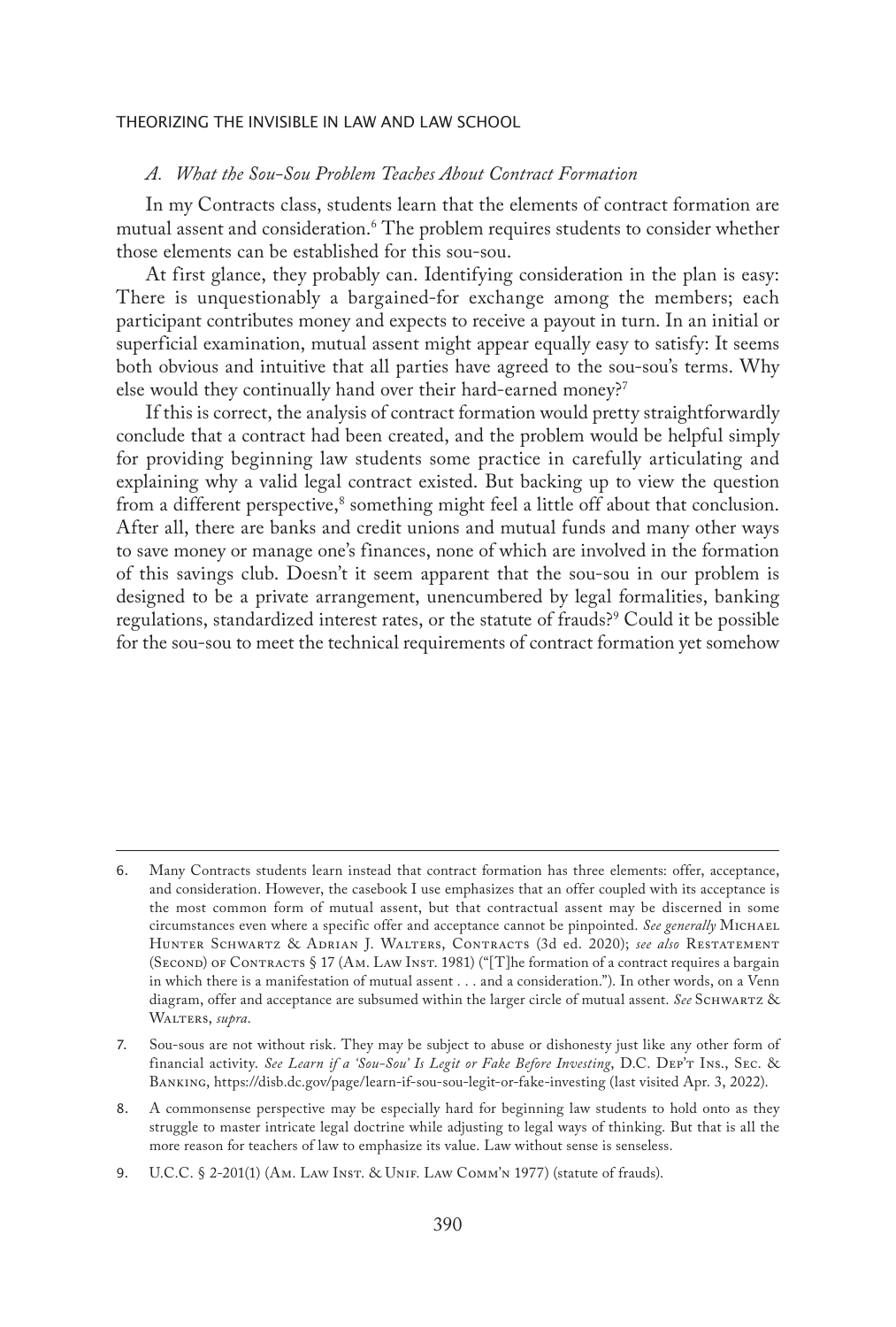not be a contract?<sup>10</sup> Or is something missing from our conception of what constitutes a formed contract?<sup>11</sup>

My students should start to refine their understanding of the mutual assent requirement in contract formation by considering what exactly it is that the parties are supposed to be assenting to. One answer might be that sou-sou members assent "to be bound" by their agreement: They really do intend to commit and they assume their partners are equally committed. They would likely be outraged if any members failed to pay their share.<sup>12</sup> Yet suppose someone did. A sou-sou is usually comprised of family members, close friends, congregants, co-workers, or others bound in close community who interact with one another regularly. Their lives are intertwined, often inextricably. Chances are, they were willing to take the significant risk of entering such a contingent financial bond with one another precisely because of their personal and community ties: They care for each other and for their standing within the group or larger community. Their personal ties undergird an obligation to all contribute their share.

Do such close community members plan to immediately file suit against one another if one fails to pay up?13 Probably not. In fact, they are probably well aware that they could create some form of a legally enforceable savings agreement with one another and have deliberately chosen a mechanism that operates outside of the legal

<sup>10.</sup> Only one published case that I found, *Speare v. Johnson*, decided in 2014, deemed a sou-sou agreement to be a formed contract, and it nonetheless rejected enforcement for default on other grounds. 978 N.Y.S.2d 644, 646 (N.Y. Civ. Ct. 2014). These sorts of partnership-based savings clubs also go by many different names. *See* Lihle Z. Mtshali, *Everything You Ever Wanted to Know About Those Sou-Sou Savings Clubs African and Caribbean Women Love*, Essence, https://www.essence.com/news/money-career/what-is-asou-sou-savings-club-facts/ (Dec. 6, 2020) ("Somalis call [a sou-sou] 'hagbad' or 'ayuuto'; in Jamaica, it is known as a 'partner'; in Guyana, a 'box hand'; Haitians call it a 'min'; and if you are Southern African, you may know it as 'stokvel.'"). Accordingly, I make no representation that my research or conclusions are exhaustive or definitive. Only that they are reasonable reads of the particular fact pattern in my class problem and provide a fictional but fair representation of how many of these arrangements operate.

<sup>11.</sup> Or from our conception of the sou-sou itself? Maybe it includes some form of an alternative-dispute resolution clause? I do not mean by my problem to make any uniform claim about the legality or not of various savings clubs, or to represent the terms by which all are devised. There is considerable variety in expectation and construction. This variation even extends to whether the sou-sou agreement is written down in some form or is entirely oral. The analysis of contract formation here is intended to be just one viable approach to one sample sou-sou agreement.

<sup>12.</sup> Indeed, there may be an expectation that the sou-sou treasurer will enforce the requirements and timeliness of payments, and they may be expected to make up the difference if a participant shorts the club. *See 'Sou-Sou': Black Immigrants Bring Savings Club Stateside*, TheGrio (May 20, 2011) [hereinafter *Stateside Sou-Sous*], https://thegrio.com/2011/05/20/sou-sou-black-immigrants-bring-savings-club-stateside/ (mentioning the unspoken pressure to honor the commitments of the sou-sou). In other arrangements, an additional payment may be factored in for the treasurer to hold to cover any default or keep as compensation for the organizational labor. Telephone Interview with Elizabeth Valentin, Professor of Law, New York Law School (Aug. 4, 2020).

<sup>13.</sup> Of course, it does happen that (formerly?) close friends, partners, and family members sue one another. But probably more frequently they do not do so, even when they might have a legally cognizable claim. The expense of litigation may also dissuade someone from filing suit.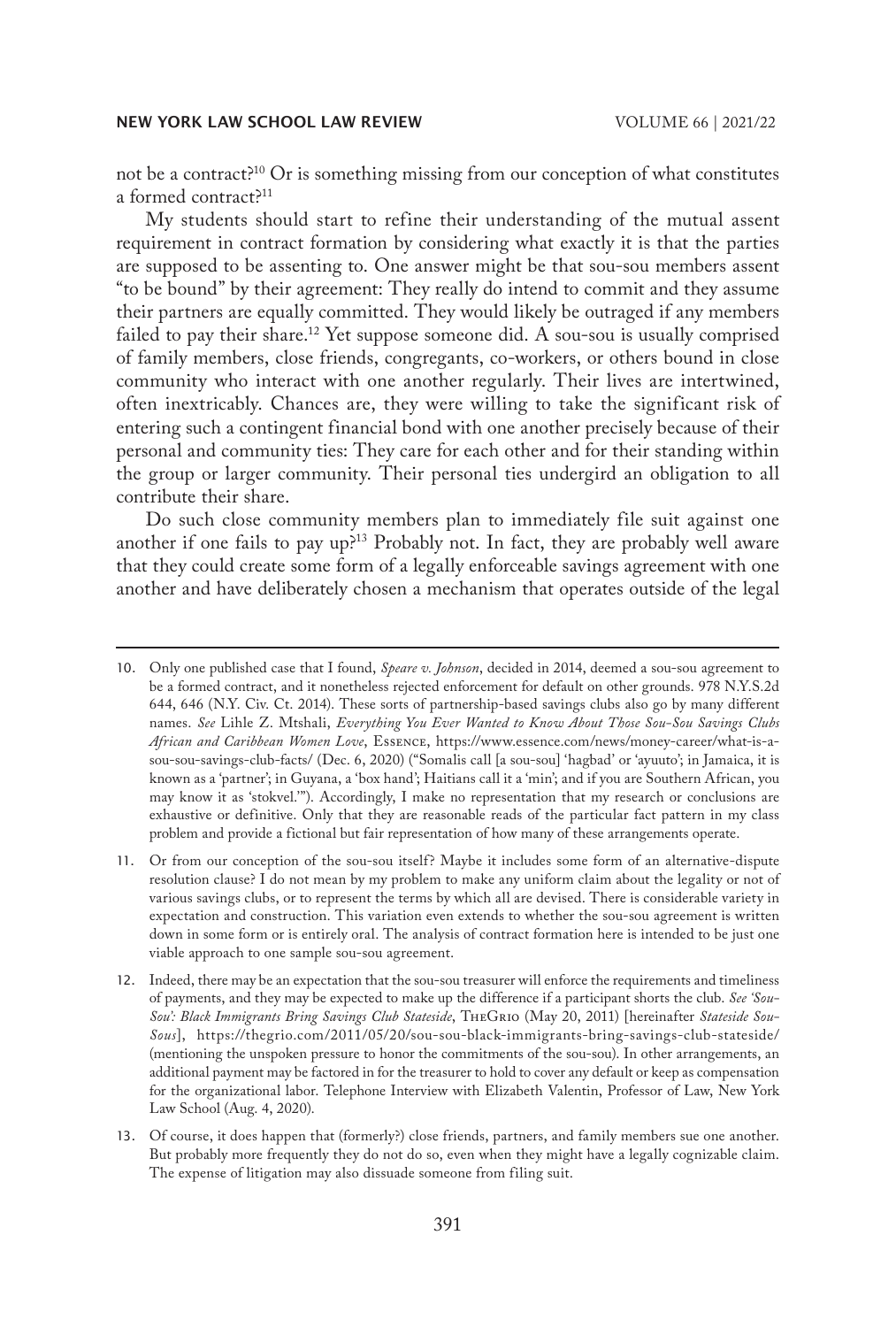system.14 Yet members' agreed-upon sou-sou contributions are hardly optional. It is simply presumed that familial or community affection and interdependence, reputation, desire for continued business with others in the community, honor, or ethics will suffice.15

Thinking all of this through helps students further refine their thinking about the central concept of assent in contracts. It is, they may eventually come to realize, assent not just to terms but also to create an enforceable contract, meaning an agreement that is intended as not a mere moral obligation (a promise), but a legal one.16 It is a desire to create a binding agreement that is private but will nonetheless be governed by American courts and law.<sup>17</sup> That is essentially what a contract is, and it is why the sou-sou in my Contracts exercise might not be one.

# *B. What the Sou-Sou Problem Teaches About How Law Works*

A key PowerPoint slide in my very first Contracts class session each fall tells students (in aggressively loud color and large font) that "Context Matters." It is a slide that I repeat at least two or three times as the semester progresses. It would probably not be overkill if I included it in every class session. Indeed, the slide is not limited to learning contract law—does a law school course exist that would not have use for that slide? Not one I have ever taught.

It is almost hackneyed to observe that many law students matriculate believing that they are entering *laws* school: a school in which they will learn about laws.18 To state it differently, beginning law students often naively think that Law is a set of rules. Lawyers, however, know that law's rules can be interpretable and are frequently contingent, and it is a not infrequent need to choose between different, arguably applicable legal rules. It would be more accurate to say that law consists of sets of

- 15. *See* Abramsky, *supra* note 14 ("[T]he power of community sanction is strong.").
- 16. *See* Randy E. Barnett, *A Consent Theory of Contract*, 86 Colum. L. Rev. 269, 305 (1986) (teaching that a mere promise does not suffice for contract formation; the promise must be made with the intent to be legally bound). Randy Barnett's contractual theories have critics but none seem to dispute the premise that, whatever the required form of intentionality, a binding contract under the law requires at least an intention to be legally bound. *See* Lawrence Kalevitch, *Gaps in Contracts: A Critique of Consent Theory*, 54 Mont. L. Rev. 170, 196–99 (1993) (criticizing Barnett's definition of "manifested consent," among other aspects of his consent theory of contract, but conceding that "[n]o one has claimed that promising is legally sufficient").
- 17. *See* Randy E. Barnett, *Consenting to Form Contracts*, 71 FORDHAM L. REV. 627, 634 (2002) ("[E]nforcement of private agreements is . . . about manifesting consent to be legally bound.").
- 18. My review suggests that virtually all texts on the market aimed at introducing beginning law students to legal ways of thinking make this point. *See, e.g.*, RICHARD MICHAEL FISCHL & JEREMY PAUL, GETTING TO MAYBE 4 (1999).

<sup>14.</sup> *See* Sasha Abramsky, *New Yorkers & Co.; Newcomers Savings and Loan*, N.Y. Times, Oct. 22, 2000 (§ 14), at 4 ("There is no legal penalty if a [sou-sou] member fails to make regular contributions . . . ."). *But see* Duncan v. Campbell, 984 N.Y.S.2d 631, 631 (N.Y. Civ. Ct. 2013) (suggesting that verbal sou-sou agreements would be legally enforceable and not barred by the statute of frauds if both parties were expected to perform within one year, and suggesting further that written sou-sou agreements provide a path to recovery for breach of contract).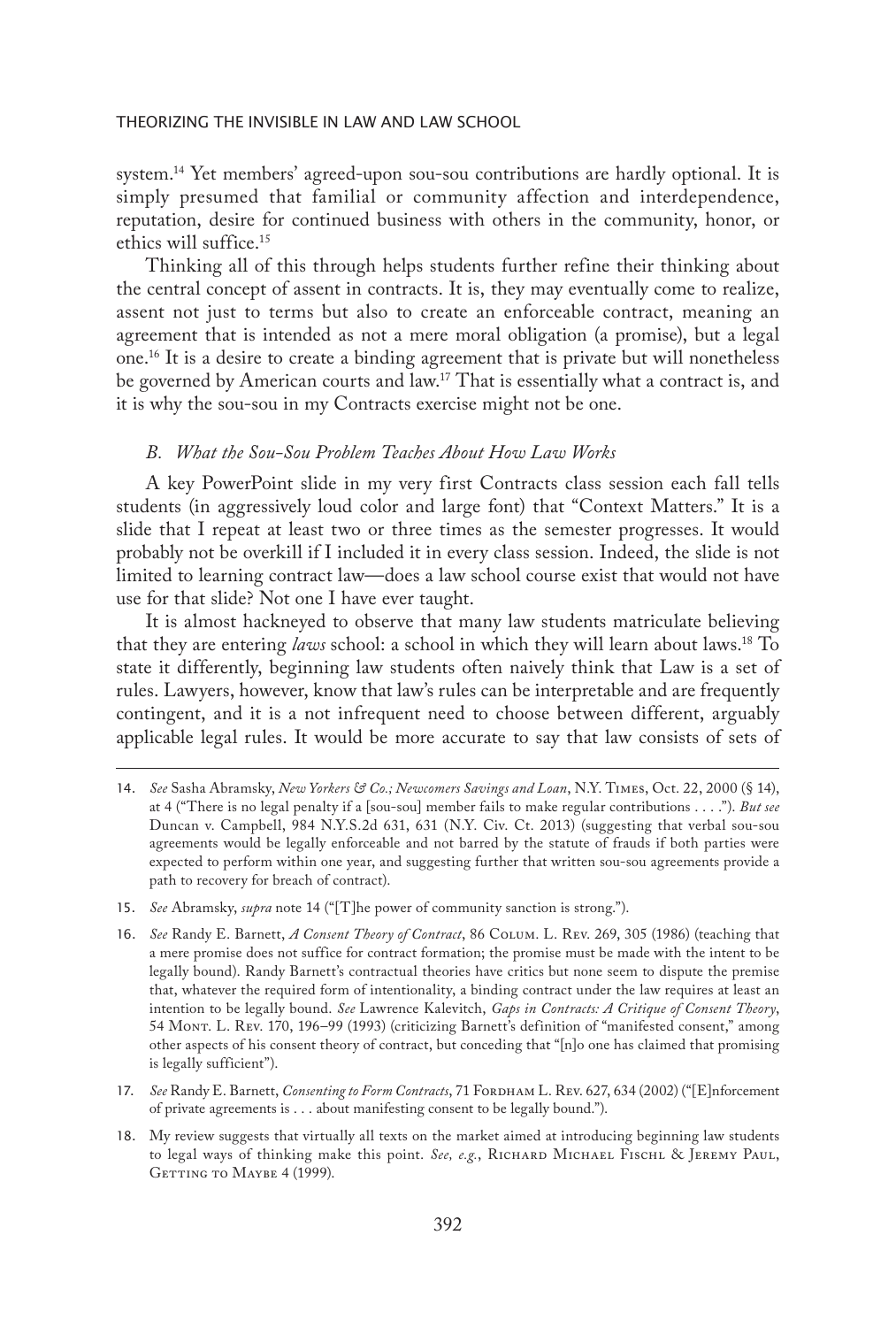rules that are created and sometimes altered by actual people, and that those rules only have moral authority and meaning when they are applied thoughtfully to appropriate interactions in real people's lives.<sup>19</sup> Formalism exists in law, but so too do good judgment and pragmatism.

Contracts courses tend to reinforce that lesson early and often. Virtually every casebook invites students to consider not just the words that parties use in their dealings with one another but also the setting in which those words are delivered and what the people in those dealings might therefore take them to mean.<sup>20</sup>

For example, the statement, "I offer to sell this indicated item, my bicycle, for \$300," rather unambiguously manifests a present intent to be legally bound should the offeree accept, and is therefore sufficient to form a contract if the offer is indeed accepted. Yet contractual conversations are often far looser and more informal than that. Amid the context of two friends' discussions about plans one had to purchase a used bike from the other, there are circumstances in which even a very loose inquiry from the prospective purchaser, like "three-hundred bucks?" could convey the same meaning. In which case it too might be deemed an offer to form a contract. But not always. In one setting, if the friend were astride her bicycle at the time, and the "three-hundred bucks?" question were accompanied by a meaningful glance downward toward it, the inquiry might reasonably be understood to mean "I offer to sell this particular bicycle, which I indeed own, to you, for the sum of \$300." Conversely, in a conversation in which the friends were bemoaning the state of the economy, the same question might equally well be understood as only an inquiry into her companion's budget. Context matters because context shapes meaning. In this case, context constructs (or does not construct) the requisite contractual intent.

Thus, my students should eventually see, in the sou-sou problem they must consider what the parties say and do, and they must also consider what the context suggests the parties mean. The parties may each commit to the agreement; they may use the word "promise"; they may fully expect one another to treat it as a sacred

<sup>19.</sup> *See* Anthony G. Amsterdam & Jerome Bruner, Minding the Law 6 (2000) ("[L]aw is not simply a system of ideas but a series of consequences that human beings inscribe on the lives of other human beings  $\dots$ .").

<sup>20.</sup> Which is probably why *Leonard v. PepsiCo, Inc.*, 88 F. Supp. 2d 116 (S.D.N.Y. 1999), quickly became a casebook classic. The case addresses an intentionally humorous advertising campaign in which Pepsi apparently offered to provide a multimillion-dollar Harrier Jump Jet to customers who met certain criteria. *Id.* at 119–20. When one unexpectedly did and then sought to collect his personal airplane, the court had to consider whether the apparent satire of the advertisement was sufficient to alter the legal meaning of its offering language. *Id.* at 122–32. The court held that it was not. *Id.* at 127 ("In evaluating the commercial, the [c]ourt must not consider defendant's subjective intent in making the commercial, or plaintiff's subjective view of what the commercial offered, but what an objective, reasonable person would have understood the commercial to convey.").

Yet most Contracts texts also include the 1954 case of *Lucy v. Zehmer* to emphasize that context matters from the standpoint of the objective observer. 84 S.E.2d 516, 521–23 (Va. 1954) (enforcing a hastily-written agreement, formed in a bar and entered into by one party in jest, because to all external objective measures that party willingly assented to the deal). Both words and actions are crucial to construing context.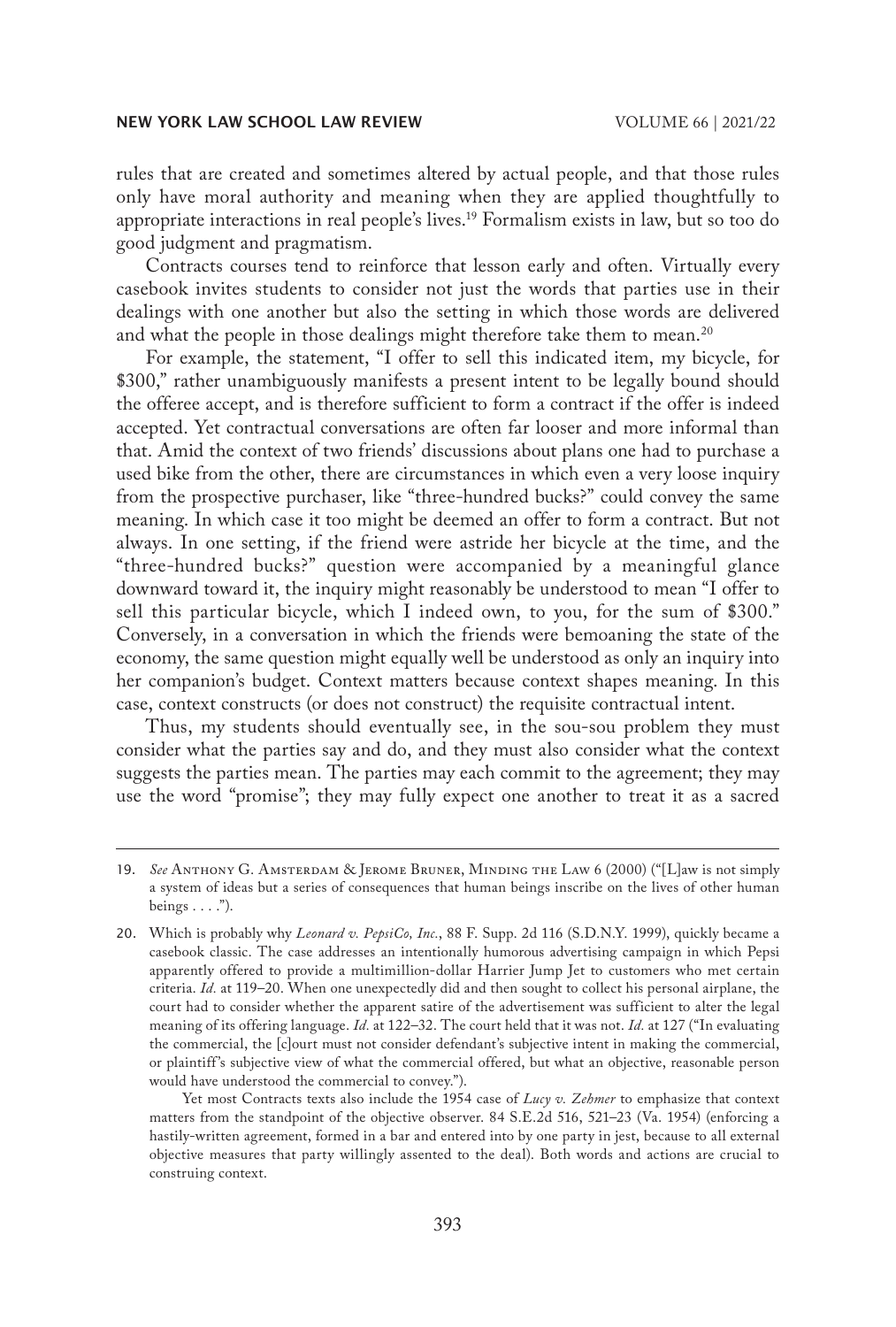obligation. But in context, at least in my problem, the participants quite possibly do not expect that it will be governed by the U.S. legal system.<sup>21</sup>

Good contract lawyers, however, should be able to make both sides of the "is the sou-sou a contract?" argument. Ideally, they should be able to exercise the good judgment necessary to discern the stronger of the two sides.<sup>22</sup> Or to put it more plainly, the sou-sou problem teaches something important about contract law while it also more broadly teaches something important about the law itself.

#### *C. What the Sou-Sou Problem Shows About Representation in the Law*

I have had students (even law professors) smile with pleasure on reading the sousou problem. Some report that this is because they so enjoyed having a part of their culture not commonly seen by outsiders recognized, and presumably valued, in the law classroom. The problem could be a valuable addition to my Contracts course for that purpose alone. Think here of how much more included some law students may feel if not all classroom hypotheticals feature "James" or "Jennifer" and instead some include "Jairo" or "Jehan." I agree that the exercise is fairly intentionally signaling an embrace of cultural diversity which may not be as visible as it ought to be in the typical law school curriculum, despite the best intentions of most law schools. Yet I think the exercise has more to offer beyond just inclusiveness.

I do not want my students to limit their consideration of the sou-sou problem solely to the club's legal status. If the savings mechanism turns out not to be legally enforceable and is not designed to pay interest on the sums put in, I want my students to nonetheless continue their inquiry on both legal and human grounds. I would hope they would ask themselves why anyone would choose to invest in a sou-sou rather than placing their money in, say, a bank account. What, exactly, are the members giving up their FDIC-backed security and compounding interest for?<sup>23</sup>

One answer may lie in the pre-connectedness of the participants. People often do things to support family and friends even at a cost to themselves of out-of-pocket expense or lost opportunity. Another inducement might be the assured all-at-once payout. The reality that the same money could theoretically be saved and used

<sup>21.</sup> Though some community-based savings organizations might well intend to operate within traditional U.S. systems and may even work with existing banks. *See, e.g.*, Lan Cao, *Looking at Communities and*  Markets, 74 NOTRE DAME L. REV. 841, 917-20 (1999) (describing efforts of Korean-owned banks to work with similar investment groups known as "kyes"). The claim in this essay is not that sou-sous cannot be contracts, only that the one in my class problem might very well not be, and students will refine their understanding of contract formation if they consider the question.

<sup>22.</sup> Legal judgment is a key part of what we hope to develop in our students. It might even be fair to describe law school exams as tests of legal judgment in using the domain knowledge of a particular subject matter.

<sup>23.</sup> The Federal Deposit Insurance Corporation (FDIC) is a U.S. agency that insures deposit funds placed in banks and savings associations against loss; this essay refers to such insurance as "FDIC-backed security." *Deposit Insurance FAQs*, FDIC, https://www.fdic.gov/resources/deposit-insurance/faq/ (Dec. 8, 2021). "Compound interest" is defined as "interest paid on both the principal and the previously accumulated interest." *Interest*, BLACK's LAW DICTIONARY (11th ed. 2019).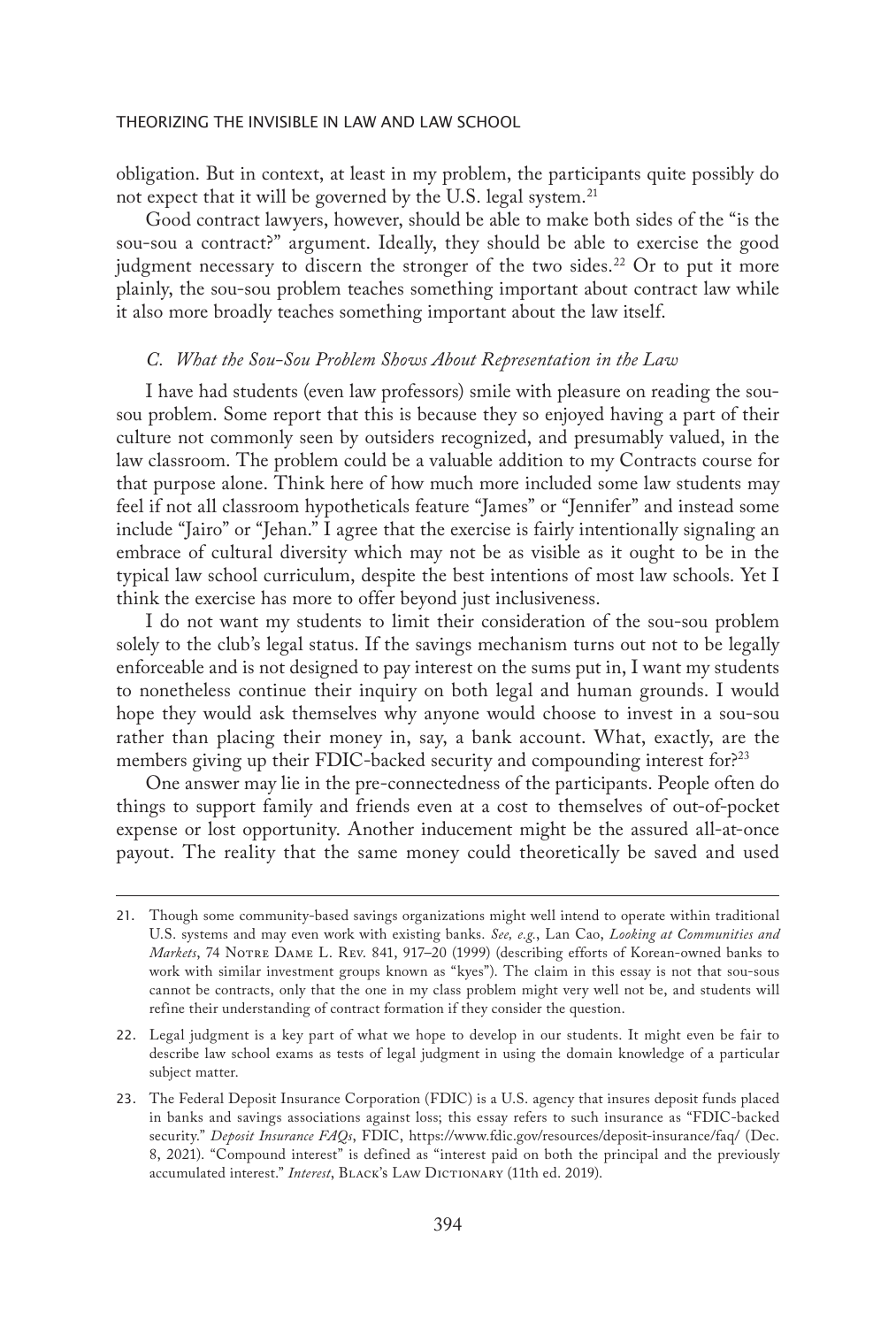incrementally may be easy to recognize, but there is undoubtedly something more psychologically satisfying about receiving a big chunk of cash all at one time.24

The large payout may be especially valuable in the low-income immigrant communities in which sou-sous most commonly thrive.<sup>25</sup> Scale matters enormously when it comes to money. Comparatively smaller amounts of cash paid into the sousou, even if they were saved and collected over time, would probably not feel like they have the potentially life-altering effect that the payout will have when it comes.<sup>26</sup> For families living on the economic edge—not true of all sou-sou participants, of course, but probably common in the immigrant communities that foster many—it may be especially tempting to use any available cash for everyday expenses and to delay or forego payments into individualized savings.<sup>27</sup> Meanwhile, the mutually obligatory performance of saving in the sou-sou might compel its prioritization.28

Too, our question asking "why not just open a bank account?" presupposes that conventional banking is an available option. For sou-sou members, it may not be. Banks are expensive if you have access to them. The less wealthy the customer, the less access there is, and the more proportionally expensive they will be.<sup>29</sup> The unique challenges of effective financial organization for those with fewer means<sup>30</sup> has been

- 25. *Stateside Sou-Sous*, *supra* note 12.
- 26. The capacity for a significant financial payout to be paradigm-shifting in a way that ordinary savings may not be probably also helps explain why poorer people are most likely to play lotteries even as they are widely understood to be long-shot investments and highly unlikely to pay off. *See* Grace M. Barnes et al., *Gambling on the Lottery: Sociodemographic Correlates Across the Lifespan*, 27 J. GAMBL. STUD. 575, 584 (2011) (providing data on the prevalence of lottery participation among lower income groups, and especially among Black individuals).
- 27. Categories of finance might matter as well, with sou-sou contributions being treated as far more pressing than individual savings just because the household's "mental accounting" sees the obligation differently. *See* Julia Y. Lee, *Money Norms*, 49 Loy. U. Chi. L.J. 57, 64 (2017) (showing that household funds are often not viewed as fungible and are treated differently depending on where the funds come from or for what they are earmarked).
- 28. In short, the club can serve as a self-imposed "nudge" toward beneficial economic choices. *See* Richard H. THALER & CASS R. SUNSTEIN, NUDGE 76-80 (2008).
- 29. The comparatively large deposits required to open bank accounts and the fees charged for small accounts that are often waived for larger ones lead to what scholars refer to as "unbanked" or "underbanked" communities. *See generally* Michael S. Barr, *Banking the Poor*, 21 Yale J. on Reg. 121 (2004) (researching bank account ownership and the consequences of not having one).
- 30. While poverty and race are not the same, the racialized effects of American income inequality continue to result in a significant overlap. *See, e.g.*, Palma Joy Strand & Nicholas A. Mirkay, *Racialized Tax Inequity: Wealth, Racism, and the U.S. System of Taxation*, 15 Nw. J.L. & Soc. Pol'y 265, 270–75 (2020) (examining the connection between race and wealth inequality, and the evolution thereof).

<sup>24.</sup> The field of behavioral economics has arisen to study the role of psychology in individual economic decisions. Though behavioral economists researching "loss aversion" would take pains to note that fear of economic loss is a far more powerful motivator than expectations of gain, which suggests that the sou-sou members must have a great deal of confidence that they will indeed collect the payout when their turn comes. *See* Amos Tversky & Daniel Kahneman, *Loss Aversion in Riskless Choice: A Reference-Dependent Model*, 106 Q. J. Econ. 1039, 1056 (1991).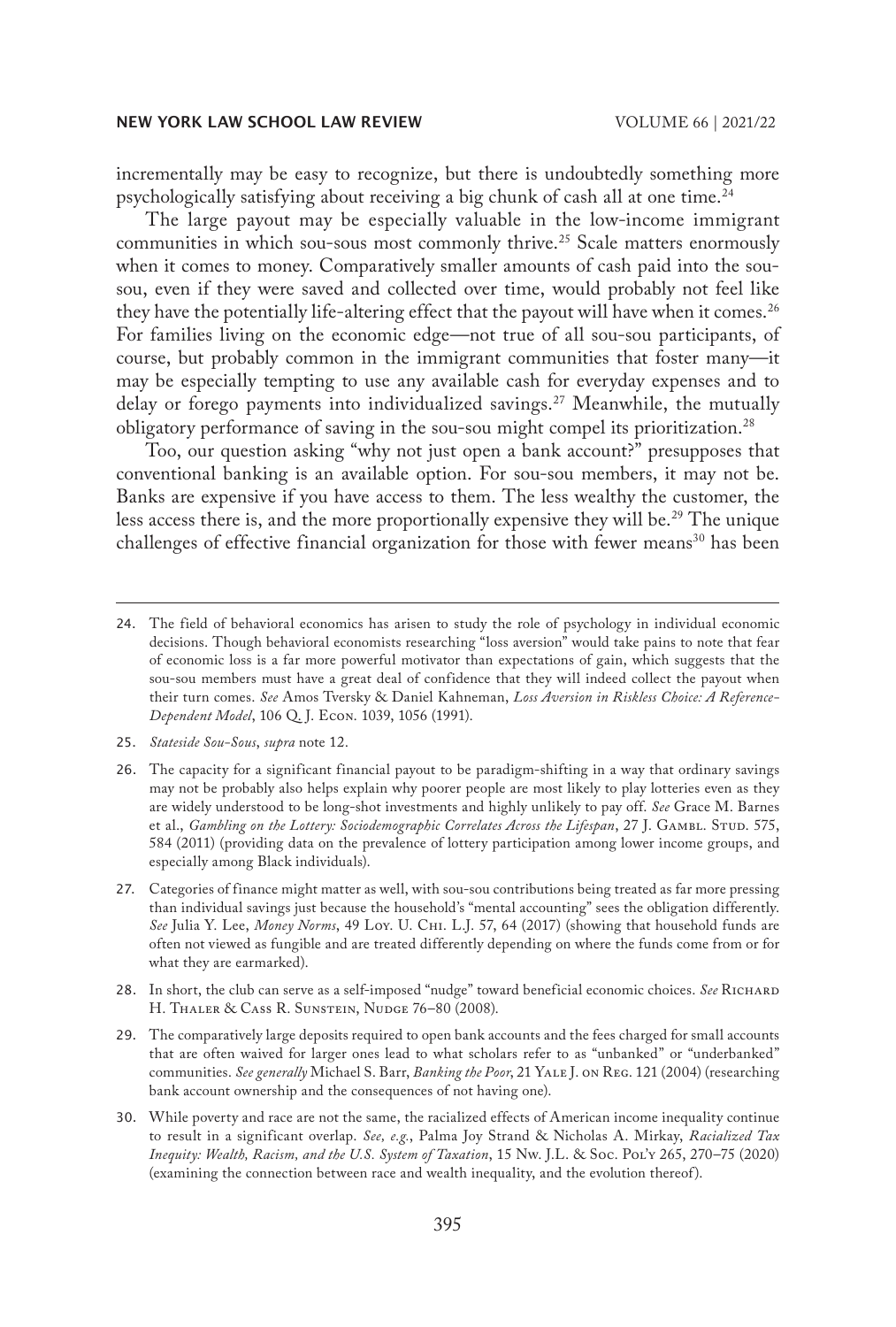well documented, $31$  and has spawned a host of solutions from microlending to crowdfunding to payday loan operations, each of which pose their own difficulties. The sou-sou is one community-originated answer to an ongoing problem.

Yet even if every single member of a sou-sou had access to affordable commercial financial systems and there were no regulatory barriers to building a sou-sou agreement within the legal system, chances are many would nonetheless remain outside the legal realm. Its members might deliberately choose a savings plan that operates outside the law. For reasons of race or class or tradition or just comfort and feeling of belonging, they might mistrust banks (or bankers). Or courts (or lawyers and judges). Or any systems of power they feel tend to operate to the benefit of those with the most privilege.<sup>32</sup> The non-legal status of the sou-sou might be a feature, not a bug.

## III. WHAT IS NOT THERE WITHIN THE TRADITIONAL LEGAL CURRICULUM?

The sou-sou problem invites deeper consideration of contract law via the mechanism of asking students to reason through why a private sou-sou agreement may not be a legal contract. It works precisely because the analysis of what lies outside any grouping always helps to refine its definitional boundaries.<sup>33</sup>

Simultaneously, the problem helps to introduce the notion that there may be a lot going on in society that our law does not recognize or does not know how to acknowledge. Chances are the sou-sou monetary fund was not visible to many law students before they encountered the class problem. My Contracts course is not about the economic adaptation of a particular immigrant Black community, of course, though it is a nice bonus to be able to provide students with a small glimpse of cultural differences that many might not be acquainted with.

And it is not by pure chance whom those unseen things are most likely to affect. Students of American law should learn what that law is and how it operates, but they should also learn something about whom it may not include. Their responsibility as lawyers is to learn what there is to learn, but it is also to ask what is not yet there to learn but could be. And part of the project of the work collected here has been to identify just a few topics that are typically "not there but could be" in our disparate legal fields, specifically but not only with respect to race.<sup>34</sup> There is certainly plenty more that remains not yet visible in this arena.

<sup>31.</sup> *See* Regina Austin, *Of Predatory Lending and the Democratization of Credit: Preserving the Social Safety Net of Informality in Small-Loan Transactions*, 53 Am. U. L. Rev. 1217, 1231–40 (2004) (discussing informal financial systems operating by and for low-income consumers).

<sup>32.</sup> As Regina Austin observes, "[t]he assumption that [B]lack people's money is worth less taints commercial transactions of all sorts." *Id.* at 1218. Thus, naturally, members of some immigrant Black communities would opt to create their own forms of self-reliant financial institutions like collective savings clubs. *Id.* at 1231–32.

<sup>33.</sup> A point made by multiple academic disciplines as disparate as mathematics (set theory) and sociology (deviance identified as socially useful to define and reinforce group coherence).

<sup>34.</sup> *E.g.*, Chused, *supra* note 4; Su, *supra* note 4; Richard Marsico, *The Intersection of Race, Wealth, and Special Education: The Role of Structural Inequities in the IDEA*, 66 N.Y.L. Sch. L. Rev. 207 (2021– 2022).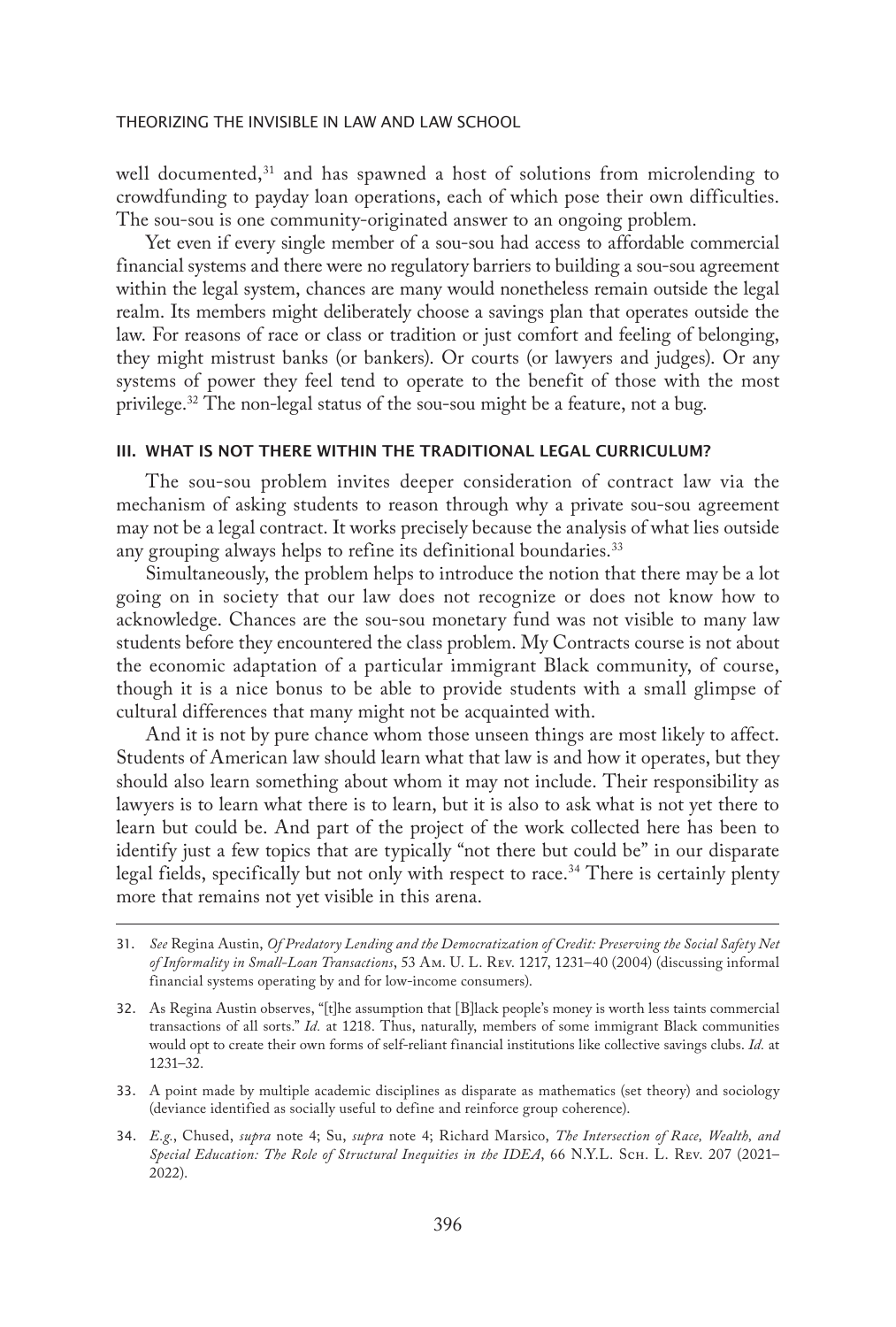# *A. Race Profoundly Affects What Is Seen and What Is Not Seen*

Is this statement still controversial? Must I footnote<sup>35</sup> and thoroughly search to find sufficient (and sufficiently credentialed) authority to reach a well-supported scholarly conclusion that American culture has very much overlooked the contributions<sup>36</sup> and dignity<sup>37</sup> of people of color generally, and Black Americans in particular? And that law and legal scholarship have done the same?<sup>38</sup> Or can we just please simply know in our bones that it is true?

# *B. We Don't Want to See Racism*

One effect of the Black Lives Matter (BLM) activism, which erupted first in  $2013-2014^{39}$  and reemerged in the wake of the murder of George Floyd<sup>40</sup> in spring 2020, seems to be (somewhat) more widespread awareness among (some) white Americans that racism persists,<sup>41</sup> and that it operates powerfully and perniciously in

- 36. Such as the economic productivity of enslaved people that is arguably the cornerstone upon which American prosperity was built. See EDWARD E. BAPTIST, THE HALF HAS NEVER BEEN TOLD, at xviii (2014) (narrating not free wage labor but the slave system's creation of the powerful cotton industry, which drove economic growth, prosperity, and industrialization in the nineteenth century).
- 37. There are too many sources on this point to cite, including material extensively considering racial microaggressions. *E.g.*, Charisse C. Levchak, Microaggressions and Modern Racism (2018). For an example of a recent resource squarely tackling the issue of racialized dignity, see Austin Channing BROWN, I'M STILL HERE (2018).
- 38. Although many scholars have worked hard to fill in at least a small portion of those absences. *E.g.*, Derrick Bell, Faces at the Bottom of the Well (2018); James W. Gordon, *Did the First Justice Harlan Have a Black Brother?*, 15 W. New Eng. L. Rev. 159, 161–63 (1993); Peggy Cooper Davis, *Introducing Robert Smalls*, 69 *FORDHAM L. REV.* 1695, 1696-97, 1701-02 (2001).
- 39. BLM formed in response to the verdict in the case involving the killing of Trayvon Martin. *See* Garrett Chase, *The Early History of the Black Lives Matter Movement, and the Implications Thereof*, 18 Nev. L.J. 1091, 1092 (2018).
- 40. And, of course, too many others, including Ahmaud Arbery (February 23, 2020), Breonna Taylor (March 13, 2020), and Rayshard Brooks (June 12, 2020), within a period of a few months. Richard Fausset, *What We Know About the Shooting Death of Ahmaud Arbery*, N.Y. Times, https://www.nytimes. com/article/ahmaud-arbery-shooting-georgia.html (Feb. 7, 2022); Richard A. Oppel Jr. et al., *What to Know About Breonna Taylor's Death*, N.Y. Times (Apr. 26, 2021), https://www.nytimes.com/article/ breonna-taylor-police.html; Aimee Ortiz, *What to Know About the Death of Rayshard Brooks*, N.Y. Times (May 6, 2021), https://www.nytimes.com/article/rayshard-brooks-what-we-know.html. A database tracking Black Americans killed in interactions with police officers was relied on in *Jamison v. McClendon*, 476 F. Supp. 3d 386, 392 n.22 (S.D. Miss. 2020). To view the database, see Fatal Encounters, https://fatalencounters.org/ (last visited Apr. 3, 2022).
- 41. Researchers suggest that BLM activism in response to the killings of Sandra Bland, Michael Brown, Philando Castile, Eric Garner, Freddie Gray, Trayvon Martin, Tamir Rice, and on, and on, did in part shift white social attitudes. *See, e.g.*, Jeremy Sawyer & Anup Gampa, *Implicit and Explicit Racial Attitudes*

<sup>35.</sup> I am reminded by Ruthann Robson that there is enormous power in the ability to take an assertion as given rather than as requiring citation. *See generally* Ruthann Robson, *Footnotes: A Story of Seduction*, 75 UMKC L. Rev. 1127 (2007) (crafting an article consisting entirely of footnotes with no main text, save for a few subheadings, while interrogating what it means to provide supporting documentation for central aspects of people's lives); *see also* Joan Ames Magat, *Bottomheavy: Legal Footnotes*, 60 J. Legal Educ. 65, 69 (2010) ("Criticism of the footnote is just about as old as the footnote itself.").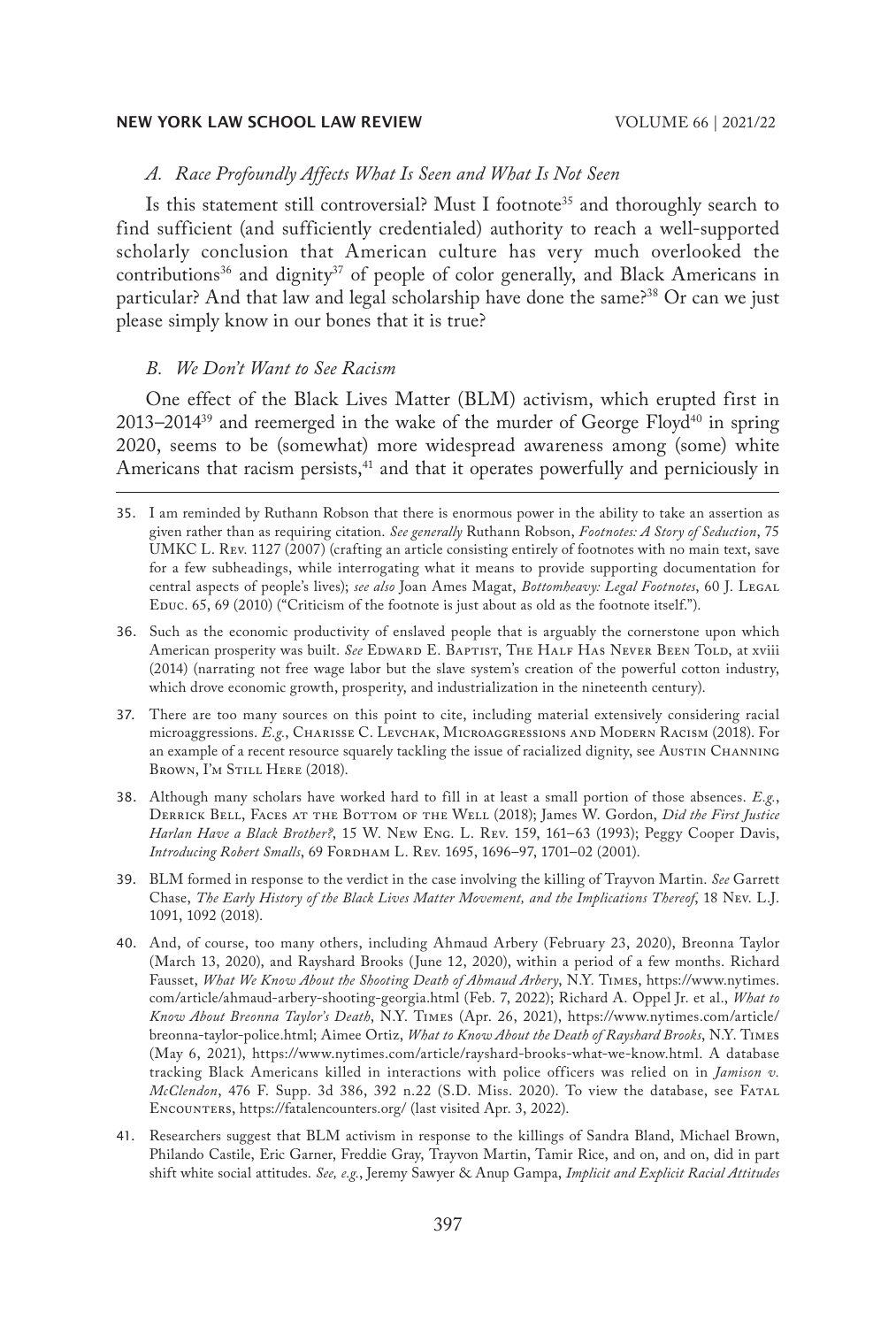the lives of people of color. But really, how much awareness? How much change? How much genuine recognition is there that, as Ibram X. Kendi teaches in *How to Be an Antiracist*, any actions which are not carefully and deliberately antiracist are supporting longstanding systems of pervasive racial oppression to the benefit of white people, and are hence supporting racism, and can therefore be understood as racist?<sup>42</sup>

And the very premise of Robin DiAngelo's *White Fragility* is that white people, perhaps particularly white people who view themselves as proponents of racial equity, insist on a vision of race neutrality which erases the function of racism and its many effects.<sup>43</sup> Hence the immediately recognizable humor in Stephen Colbert's joke that opens this collection,<sup>44</sup> and its many variants.<sup>45</sup> Colbert's exaggerated caricature in *The Colbert Report* embodied an easily recognized trope, "I don't see race," as synonymous with, "I am therefore not (being) racist." Myriad articles have been written and read to try to combat this wildly incorrect presumption of racelessness,<sup>46</sup>

42. Ibram X. Kendi, How to Be an Antiracist 9 (2019) ("One either allows racial inequalities to persevere, as a racist, or confronts racial inequities, as an antiracist."). *But see* John McWhorter, *The*  Better of the Two Big Antiracism Bestsellers, 21 EDUC. NEXT 90, 90 (2021).

> Kendi . . . would seem to have it all figured out: We are divided simply between racists and antiracists. Racists are bigots and allow a status quo under which Black people are not doing as well as whites. Antiracists are committed to working against that imbalance. For reasons Kendi seems to think obvious but are not, there is nothing in between these two categories—not to be actively working, or at least speaking, against the imbalance leaves one in the racist class. There is no such thing as someone simply "not racist."

*Id.*

- 43. Robin DiAngelo, White Fragility 58–62 (2018); *see also* Kendi, *supra* note 42, at 10.
- 44. *See* Purcell, *supra* note 4, at 142.
- 45. E.g., @StephenAtHome, TwiTTER (Oct. 3, 2012), https://twitter.com/StephenAtHome/status/2536617 86086182912 ("I don't see race..People [sic] tell me I'm white and I believe them because I think 'the Chronic' refers to lower back pain."); Comedy Central, *The Colbert Report – Who's Attacking Me Now? – #CancelColbert*, YouTube (Apr. 1, 2014), https://youtu.be/MBPgXjkfBXM?t=293 ("I don't even see race. Not even my own. People tell me I'm white, and I believe them because I just devoted six minutes to explaining how I'm not a racist.").
- 46. *E.g.*, Ainslie Cromar, *'A Harsh Wake Up': Here's How White People Can Broach Difficult Conversations About Race*, Boston.com (June 16, 2020), https://www.boston.com/news/local-news/2020/06/16/ a-harsh-wake-up-heres-how-white-people-can-broach-difficult-conversations-about-race; Tonya Mosley, *'Lean Into Discomfort' When Talking About Race*, WBUR (June 9, 2020), https://www.wbur.org/ hereandnow/2020/06/09/taking-about-race. There also exists a subgenre of advice urging white parents to talk explicitly with their children about race and racism. *E.g.*, Michel Martin, *How White Parents Can Talk to Their Kids About Race*, NPR (June 4, 2020), https://www.npr.org/2020/06/03/869071246/how-

*Changed During Black Lives Matter*, 44 Personality & Soc. Psych. Bull. 1039, 1046 (2018) (reporting declines in implicit and explicit "pro-[w]hite bias"). There is room for hope that the 2020 demonstrations prompted additional change. *See* Ram Subramanian & Leily Arzy, *State Policing Reforms Since George Floyd's Murder*, Brennan Ctr. for Just. (May 21, 2021), https://www.brennancenter.org/our-work/ research-reports/state-policing-reforms-george-floyds-murder ("[Since spring 2020], at least [thirty] states and Washington, DC [sic], enacted one or more statewide legislative policing reforms . . . ."). *But see*  Angela Onwuachi-Willig, *The Trauma of Awakening to Racism: Did the Tragic Killing of George Floyd Result in Cultural Trauma for Whites?*, 58 Hous. L. Rev. 2 (2021) (debating whether white Americans suffered the trauma necessary for lasting social change after George Floyd's killing and related protests); *Refunding the Police*, Economist, Jan. 15, 2022, at 35–36.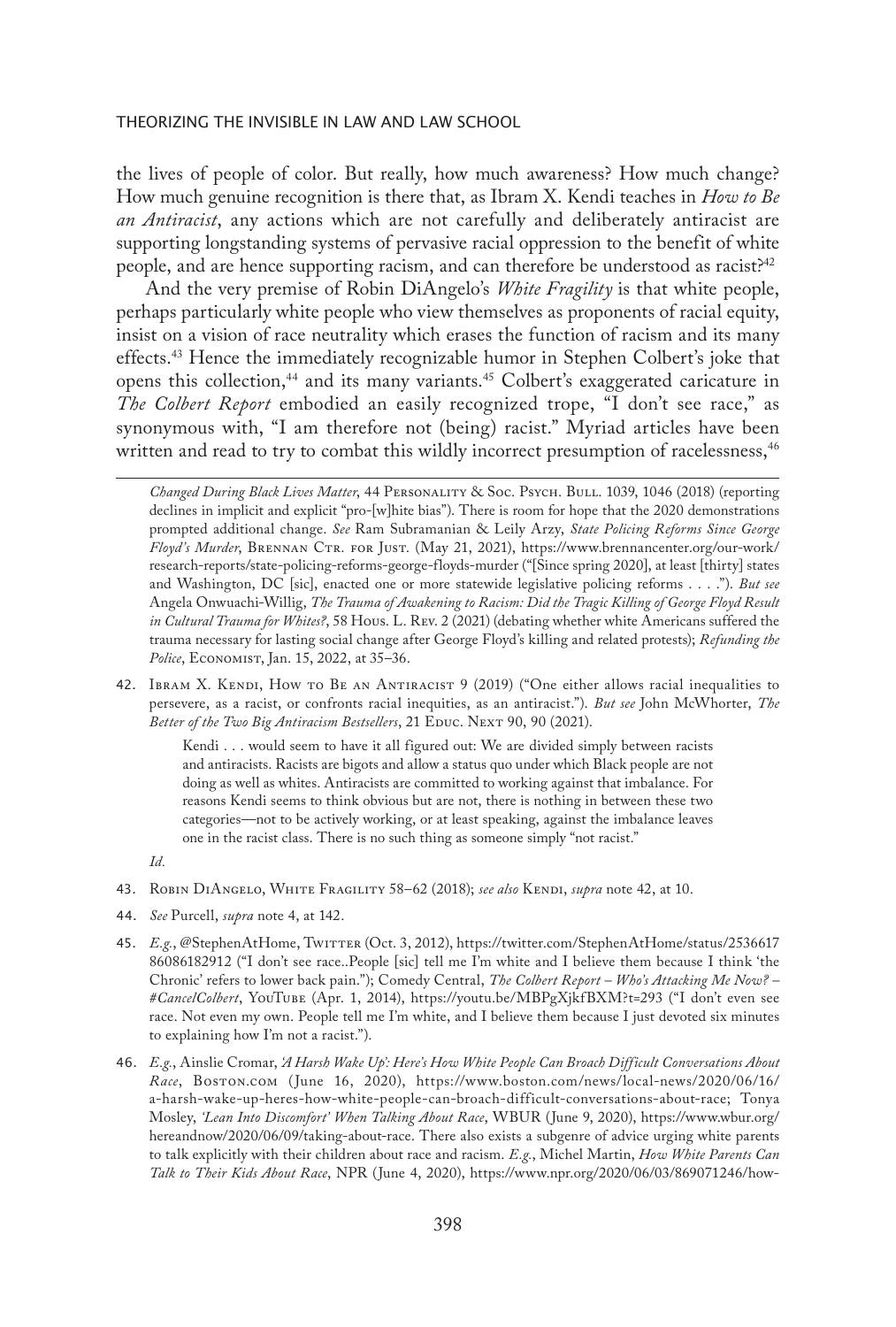but the very fact that there needs to be so many may itself be evidence of just how hard it is to get people to openly acknowledge race and omnipresent racism. Is it any surprise that law—which ultimately is a refraction of how those living in a society decide to govern themselves—has presumed the same?<sup>47</sup>

Racism pervades legal decisions whether we say so or not. In *Williams v. Walker-Thomas Furniture Co.*, the classic unconscionability case decided in 1965 and excerpted in my Contracts casebook<sup>48</sup> (and most others), the Court never mentions the race of the plaintiff.49 Yet we do know who the usual targets are of the kind of predatory lending<sup>50</sup> the case considers, don't we? We can construct an image of who might be most frequently targeted by exploitative financial practices, can't we?<sup>51</sup> Can race, as well as socioeconomic class, really be said to be "not there" just because it is not explicitly invoked in the *Walker-Thomas* litigation?

To push even further on the racial images we may automatically construct in our heads—Quick! picture a pre-trial scheduling conference for another unconscionability case my students read, *Lhotka v. Geographic Expeditions, Inc.*, which was decided in 2010 and addresses the legality of an extensive liability waiver in a contract for a guided expedition up Mount Kilimanjaro.<sup>52</sup> In our most immediate mental images, what do the lawyers look like? The judge? The court clerk? The litigants?

Contract cases tend to resolve matters related to business deals gone wrong. Unless race is in some way marked for us, our imaginations likely use the heuristics we have grown up with<sup>53</sup>: We expect business leaders, and the lawyers they employ,

48. Schwartz & Walters, *supra* note 6, at 308–18.

white-parents-can-talk-to-their-kids-about-race; Heather Greenwood Davis, *Talking to Kids About Race*, NatGeo (June 1, 2020), https://www.nationalgeographic.com/family/in-the-news/talking-about-race/.

<sup>47.</sup> This presumption of racelessness has led to conclusions that seem untethered to the reality of American racism, such as Chief Justice John Roberts' simplistic assertion that "[t]he way to stop discrimination on the basis of race is to stop discriminating on the basis of race." Parents Involved in Cmty. Schs. v. Seattle Sch. Dist. No. 1, 551 U.S. 701, 748 (2007) (plurality opinion). This kind of race-blind obfuscation creates space for rulings like *Shelby County v. Holder*, in which a majority of Supreme Court justices concluded that certain enforcement provisions of the Voting Rights Act were no longer needed. 570 U.S. 529, 556–57 (2013).

<sup>49.</sup> *See* 350 F.2d 445 (D.C. Cir. 1965); Blake D. Morant, *The Relevance of Race and Disparity in Discussions of Contract Law*, 31 New Eng. L. Rev. 889, 926 (1997) (noting that Williams was Black).

<sup>50.</sup> *See* Austin, *supra* note 31, at 1256 (reporting that predatory lending has a disparate impact on Blacks because of prolonged racial and class discrimination and financial habits resulting therefrom).

<sup>51.</sup> Legal scholarship has extensively documented the racial and class targeting of Walker-Thomas' business practices. *See, e.g.*, Anne Fleming, *The Rise and Fall of Unconscionability as the 'Law of the Poor*,*'* 102 Geo. L.J. 1383, 1392–1402 (2014) (describing Walker-Thomas' exploitative sales practices).

<sup>52.</sup> 181 Cal. Rptr. 3d 844, 847–48 (Cal. Ct. App. 2010).

<sup>53.</sup> *E.g.*, Shamar Toms-Anthony, *Annalise Keating's Portrayal as a Black Attorney is the Real Scandal: Examining How the Use of Stereotypical Depictions of Black Women Can Lead to the Formation of Implicit Biases*, 27 Nat'l Black L.J. 59, 63 (2018) ("The first time that television audiences were exposed to the idea that a Black woman could be an attorney was in 1970.")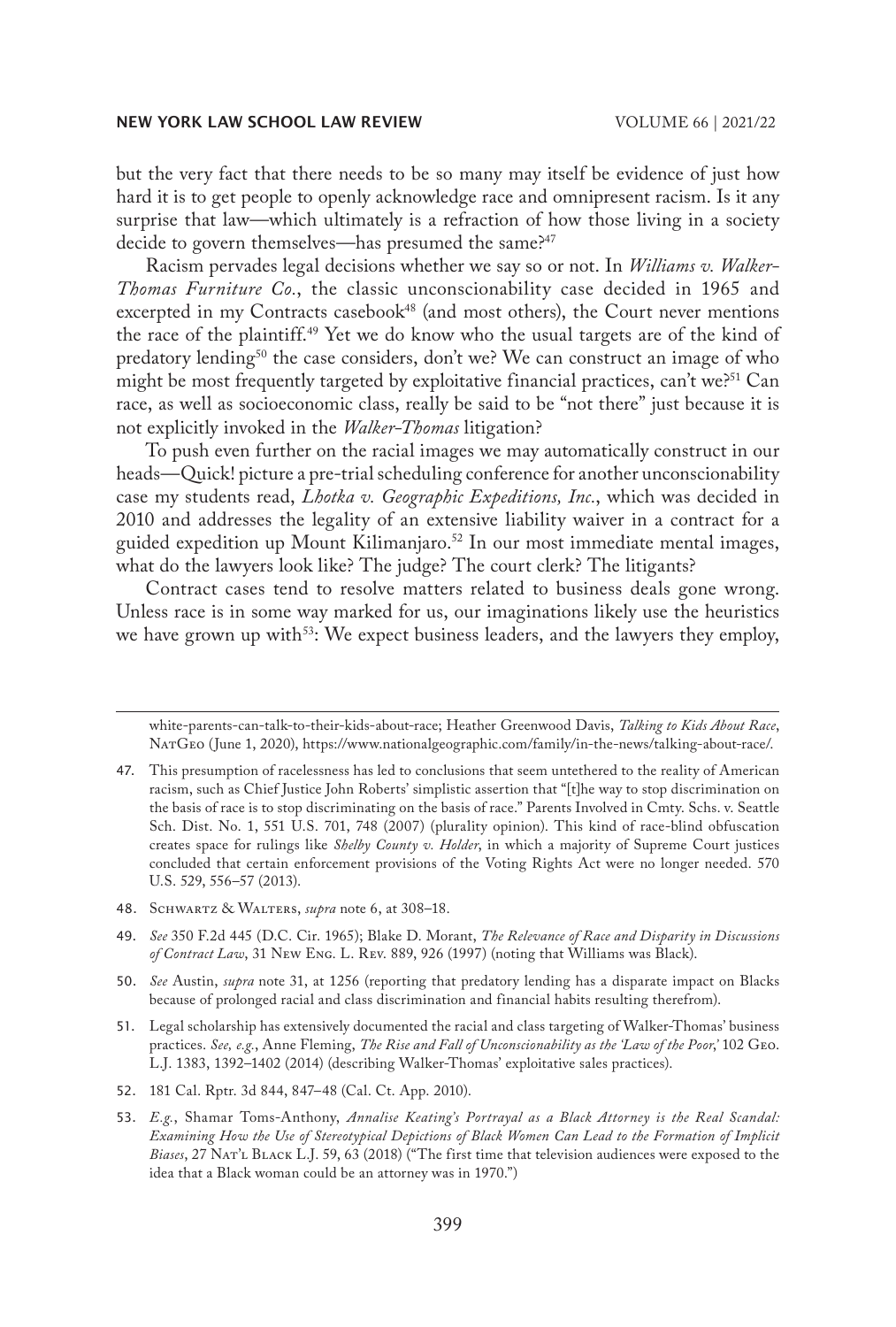and the judges who decide the cases, to be mostly white.<sup>54</sup> Whether or not they are. Legal reasoning teaches us to think in abstractions, and one consequence of those abstractions is that we tend to ignore the specifics, or unconsciously fill them in with default cultural presumptions, which far, far too often means "white," and which unintentionally leaves invisible Black judges or business leaders who might actually be involved in a case.

Thus, the vibrancy of Black achievement and prosperity remains obscured by unexamined presumptions and implicit bias.<sup>55</sup> Meanwhile, racism does genuinely hinder Black economic development,<sup>56</sup> which also remains generally unspoken and not visible. Enterprises designed to help build and sustain wealth, like the sou-sou, are recognized within the communities that sustain them. Their absence from outsider view may serve the purpose of keeping them insular, which may in turn make them more internally reliable while shielding them from external legal governance. But the lack of visibility of this kind of means to shared accountability and wealth building also does little to challenge a racist presumption that some members of our larger community are simply not as fiscally responsible or innovative as their wealthier and whiter counterparts.<sup>57</sup> Racial stereotyping is pervasive whether we acknowledge it or not.

Similarly, the legal doctrine of contract unconscionability may not itself intersect directly with racism but, real or projected, the facts of the prominent case most law students are assigned to read (*Walker-Thomas*) to understand the unconscionability defense is steeped in negative associations among marketing to impoverished, Black consumer power and financial decision making.58 Do we talk about that in class? If we do, where and when is it relevant? Should we research and critically scrutinize the races of all the actors in all of our cases? Even if I wanted to adopt that sort of approach and

- 54. *See* A.B.A., Profile of the Legal Profession 13 (2021) [hereinafter Profile of the Legal PROFESSION] (reporting that the legal profession is 85 percent white, 4.7 percent Black, 4.8 percent Hispanic, 2.5 percent Asian, 2 percent multiracial, and 0.4 percent Native American). Black attorneys represented less than 5 percent of the legal profession but 13.4 percent of the U.S. population in both 2011 and 2021; representation for white attorneys dropped to 85 percent in 2021 from 88 percent in 2011, while representing some 60 percent of the U.S. population at both points in time. *Id.* at 13, 109.
- 55. *See* Eleanor Marie Lawrence Brown, *The Blacks Who "Got Their Forty Acres": A Theory of Black West Indian Migrant Asset Acquisition*, 89 N.Y.U. L. Rev. 27, 54–55 (2014) (crediting traditional sou-sou savings systems employed in the United States for the economic success of West Indian Americans). Of course, it should be noted that this critique applies as well for members of other racial and ethnic categories, not only to Black Americans.
- 56. PBS NewsHour, *Black Men Face Economic Disadvantages Even if They Start Out in Wealthier Households, Study Shows*, YouTube (Mar. 21, 2018), https://youtu.be/Ix788WbSjXE (correlating an upbringing in "areas with lower levels of racial bias among whites" with better economic outcomes for Black men).
- 57. *See* Michelle Singletary, *Systemic Racism, Not \$200 Air Jordans, Suppresses Black Wealth*, Wash. Post (Nov. 6, 2020), www.washingtonpost.com/business/2020/11/06/black-net-worth-wealth-gap/ (correcting the misconception that on the whole the Black community would be wealthier if its members did not live beyond their means).
- 58. *See* Williams v. Walker-Thomas Furniture Co., 350 F.2d 445, 448 (D.C. Cir. 1965) (emphasizing Williams' welfare status and apparent fiscal irresponsibility (citing Williams v. Walker-Thomas Furniture Co., 198 A.2d 914, 916 (D.C. 1964))).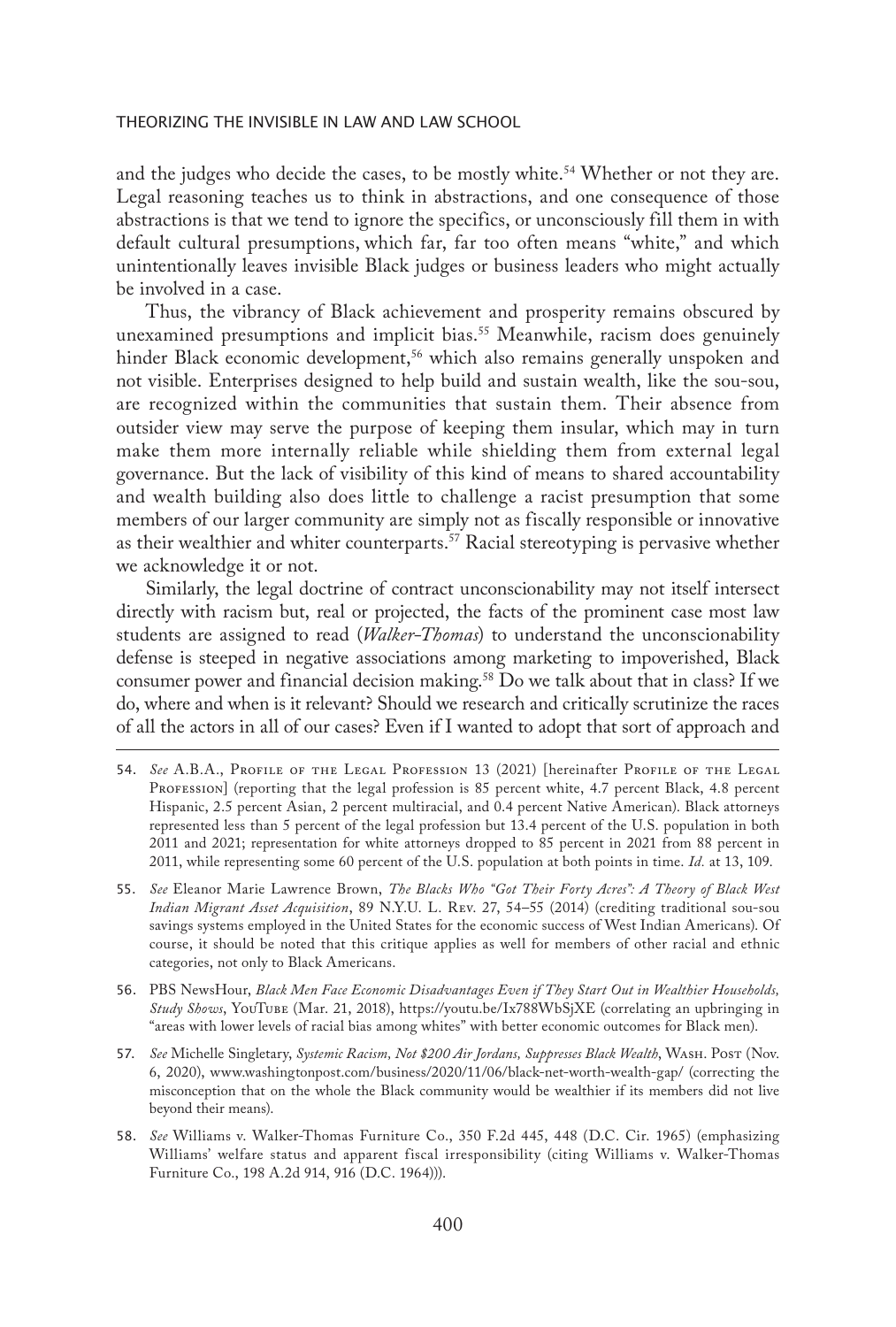were willing to take the class time to do so, the actual evidence of the plaintiff's race in *Walker-Thomas* is not visible in the opinion. We would therefore need to bring in outside information or treat our speculation about race and racism as conjecture rather than apparent and known.<sup>59</sup> (Do we do that for litigants in the other cases we read?)

But if I, a law professor whose chosen focus for class discussion implicitly suggests what matters in the law, $60$  choose not to discuss the racism and class bias reinforced by the presumption of whiteness in business and in law, or the lending apparatus in the *Walker-Thomas* case when I teach it, what now is not visible in my classroom?61

# *C. Racism Ensures That Many Parts of Black Lives are Not Visible in Law*

Given the kinds of lending practices that we saw in *Walker-Thomas*, is it any wonder that some people might deliberately choose the community investment of the sou-sou, even with its attendant risk of not being legally enforceable?

Legal rules could be—but currently are not—constructed in a way that might always and automatically include private culturally-centered savings clubs.<sup>62</sup> Inevitably, in turn, the economic productivity that the sou-sou represents (and so much else like it) becomes less visible to anyone outside the community. Perhaps that is by design. Nonetheless, privatization of these financial arrangements can reinforce unfair stereotypes of Black and immigrant workers as not financially astute and/or not capable of economic self-discipline. Omitting informal collective savings clubs from contract and commercial law not only places club members at potentially greater risk in the event of a default, nor does it just reduce the respect owed to Black ingenuity. It also flattens our collective comprehension of the varieties of human flourishing. It omits from more widespread consciousness information about people's lives that would contextualize courts' understanding of the cases before them and perhaps alter their interpretation of the correct application of law.<sup>63</sup>

- 59. This is not the fault of any one person or thing in particular, and it is not even necessarily wrong. But it replicates the conundrum of trying to be more thoughtful about race in a world in which we want it to matter less than it often does. Not talking about race does not diminish its importance; talking about race endlessly feels forced and unhelpful; and picking and choosing when to discuss it always makes those decisions fraught.
- 60. And also, a white woman, perhaps suggesting further that my omitting considerations of race and class in *Walker-Thomas* is something I am more comfortable with than including it. I am certain the racial identity of the professor teaching this material would have a significant effect on how it was received by the students, no matter what was covered or omitted, but I can only address my own experience.
- 61. And what is? If I opted to define racism and class bias as not worth considering when learning the unconscionability defense through *Walker-Thomas*, that choice to define what is and is not legally relevant would quite certainly be visible. I have little doubt that the context for this particular case would be little understood and even less reflected upon by some of my students. But for others, the image of who the case includes would loom large.
- 62. Though naturally there might also be reasons why that would not be what the members of these clubs wanted.
- 63. *See* Joseph v. Monmouth County, No. A-4044-13T3, 2015 WL 8547502, at \*1 (N.J. Super. Ct. App. Div. Dec. 14, 2015) (mischaracterizing a sou-sou agreement as a "pyramid scheme"). It is important for lawyers to acquire this understanding and to become conscious of people's lives who otherwise do not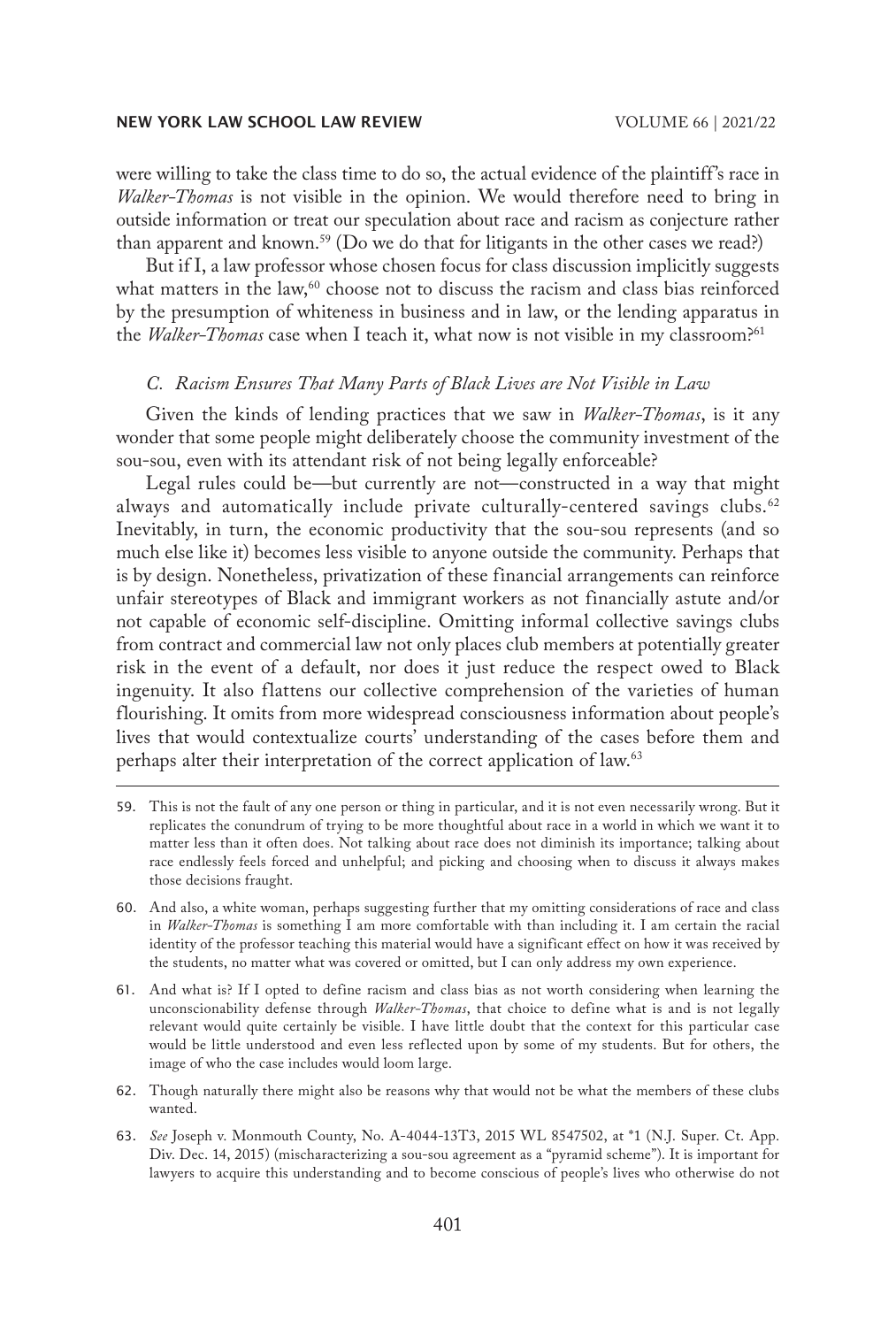Another example from a different course I teach. In my Family Law class, my students read *Moore v. City of East Cleveland*, decided in 1977.<sup>64</sup> They can parse the language of the zoning ordinance<sup>65</sup> at issue that limited residents of certain zones to "members of a single family," and defined that meaning very specifically and very narrowly.66 Students reading that the zoning ordinance prohibited a grandmother and her grandson from living together as "immediate family" can grasp the Supreme Court's reasoning that the ordinance unconstitutionally infringed on the "sanctity of the family" as "deeply rooted in this Nation's history and tradition."67 Finally, they can consider the weight and meaning of the case's concurrences and dissents,<sup>68</sup> and should be able to articulate that the case has come to be seen as a cornerstone in the Court's recognition of a fundamental right to family integrity.

But in a world of rapidly shifting and quite contested norms about what a "family" consists of,<sup>69</sup> do they also see the *Moore* case as centrally recognizing familial autonomy in its own self-determined definition? Are students familiar with contemporaneous anthropological work on the extensiveness of Black kinship structure that helped surface differing cultural notions of familial connections?<sup>70</sup> Do they ask whether any of that work directly or indirectly helped to enable white Supreme Court justices to perceive the ordinance's restrictions as inappropriately limited and not fully encompassing the reality of Moore's lived family experience?<sup>71</sup> If the cultural context

reflect the general demographic makeup of legal professionals, for example, Blacks and Hispanics, who together make up almost one third of the U.S. population but only represent a collective 10 percent of attorneys. PROFILE OF THE LEGAL PROFESSION, *supra* note 54, at 33-34.

- 65. For a discussion on the racial origins of zoning statutes and how they led to segregated housing patterns, see Chused, *supra* note 4.
- 66. *Moore*, 431 U.S. at 495–96 (citing E. Cleveland, Ohio, Hous. Code § 1341.08 (1966)).
- 67. *Id.* at 503, 505–06.
- 68. *Id.* at 506–13 (Brennan, J., concurring) (family associational rights); *id.* at 513–21 (Stevens, J., concurring) (homeownership rights); *id.* at 521–31 (Burger, J., dissenting) (exhaustion requirements); *id.* at 531–41 (Stewart, J., dissenting) (municipal power); *id.* at 541–52 (White, J., dissenting) (due process limitations).
- 69. Particularly in the wake of such radical changes as legalized gay marriage, greater reliance on alternative reproduction methods, and increased openness about polygamous or non-monogamous commitments. *See* Obergefell v. Hodges, 576 U.S. 644, 681 (2015) (holding that same-sex couples have a fundamental right to marry); *id.* at 702–05 (Roberts, C.J., dissenting) (cautioning that the majority's rationale applies just as readily to claims of a "fundamental right to plural marriage"); Courtney Megan Cahill, *After Sex*, 97 Neb. L. Rev. 1, 58 (2018) ("*Obergefell* could be read to stand for the proposition that the Constitution rejects sexual supremacy not just in the law of marriage but also in the law of procreation."); Deborah Zalesne & Adam Dexter, *From Marriage to Households: Towards Equal Treatment of Intimate Forms of Life*, 66 Buff. L. Rev. 909, 910 (2018) (employing principles of contract law to take polygamy mainstream).
- 70. For an important though now perhaps outdated example, see CAROL B. STACK, ALL OUR KIN 31 (1975) (describing a Black, Midwest community that broadened the nuclear family to include relatives and friends).
- 71. At the time of *Moore*, Justice Thurgood Marshall had already been appointed to the Court as the first Black associate justice. Spencer R. Crew, Thurgood Marshall 181–82 (2019). Joining the *Moore*

<sup>64.</sup> 431 U.S. 494 (1977) (plurality opinion). Some of my students, in fact, may be re-reading the case if they have already completed Constitutional Law. There, it is likely given a rights analysis that is even further removed from the concept of differing cultural constructions of kinship to which I refer here. *See id.* at 500–04.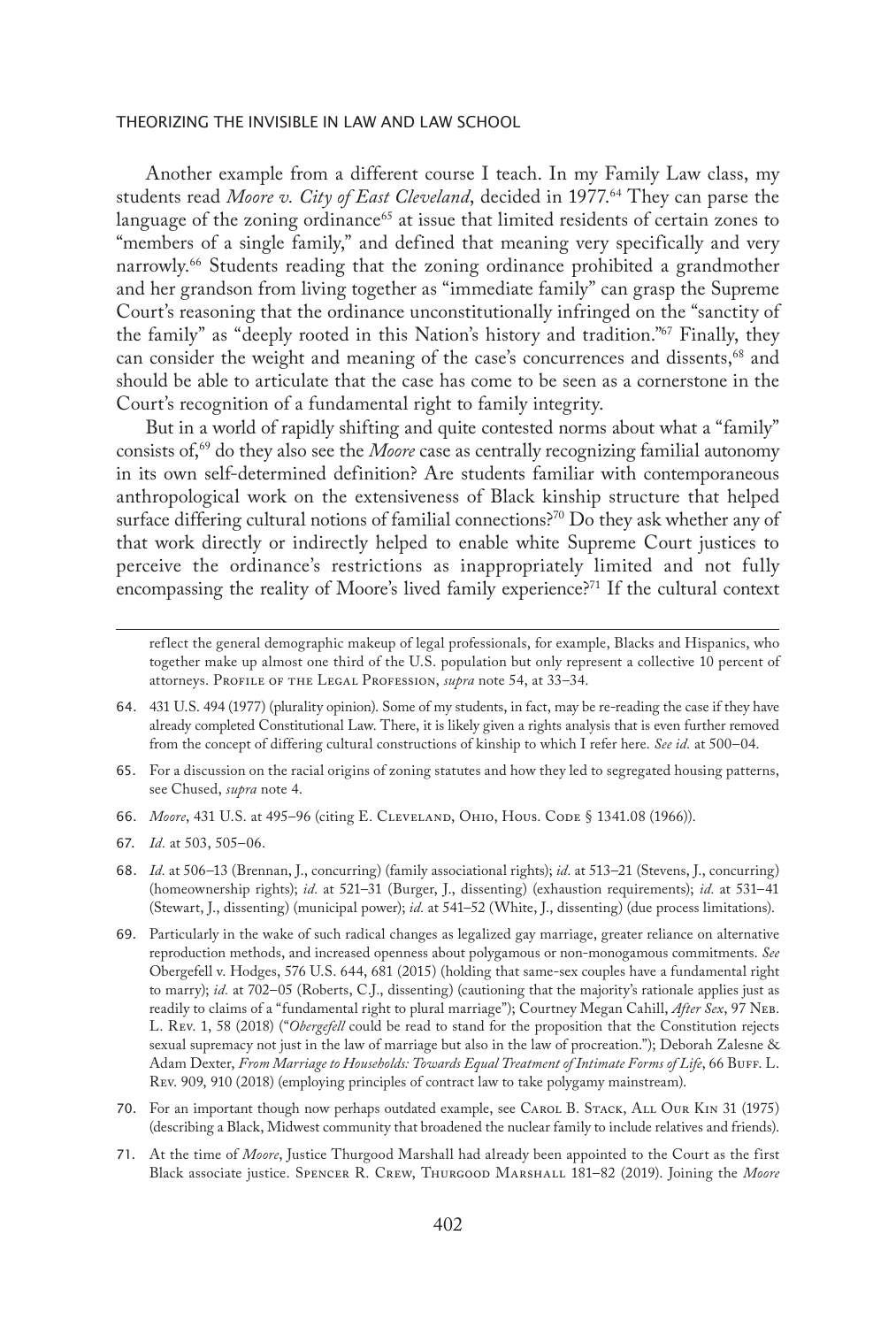for Moore's family life is not fully cognizable to the students, then the significance of legally acknowledging family forms as their members understand them may limit the students' ability to deeply read and use the case.

And because the next project they will be asked to undertake in my course is to construct and critically evaluate a legal argument for a four-adult, two same-sex-couple shared parenting arrangement, students who read *Moore* only narrowly or superficially would potentially have fewer tools available for their reasoning. In short, missing the cultural context of people's lives makes it difficult or even impossible for the law they might encounter to fully respond to the facts as they may be differently experienced.

A third example from a course I have taught in the past. My Torts students might read the 2003 case of *Sawyer v. Southwest Airlines Co.* in a subsection of intentional torts addressing intentional infliction of emotional distress.72 Although the claim in this particular case did not succeed, I teach *Sawyer* to make visible the wildly different contexts out of which persons raised within Black America and persons raised outside thereof may be operating, and how, as a result, avoidable litigation may follow. The case is predicated on comments made over an aircraft intercom by a young white flight attendant while two older Black passengers were attempting to find seats: "[E]enie, meenie, minie, moe, pick a seat, we gotta go."73

The standing Black passengers believed the flight attendant to be referencing the racist children's nursery rhyme they had grown up with, which includes an incredibly offensive racial epithet.74 They described feeling personally targeted, and humiliated. In her response, the twenty-two-year-old white flight attendant stated that she understood herself to be referencing a children's nursery rhyme that she had grown up with, $75$  which mentioned a "tiger" in place of the epithet and included no faciallyapparent racial allusions.<sup>76</sup> She resisted the suggestion that the rhyme had any racist implications at all.<sup>77</sup> And it is well possible that in her personal experience and to her knowledge, it did not. In her contemporary and white upbringing, the racist references in the rhyme may not have been visible to her. Does that mean they did

73. *Id.* at 1263.

74. *Id.*

75. *Id.* at 1264–65.

plurality, Marshall agreed that the Cleveland ordinance was inappropriately limited. 431 U.S. at 505–06 ("[T]he choice of relatives . . . to live together may not lightly be denied by the State.").

<sup>72.</sup> 243 F. Supp. 2d 1257 (D. Kan. 2003). Although this case raises claims of both intentional infliction of emotional distress (IIED) and negligent infliction of emotional distress (NIED), Torts casebooks tend to focus on the intentional claim, and that is where *Sawyer* would most likely be excerpted. My thanks to Professor Ryan T. Williams who introduced me to this case.

<sup>76.</sup> Though, as the expert witness testimony described in the *Sawyer* case makes clear, the substitution of a derogatory appellation for African Americans with a potentially dangerous, wild animal hardly represents a random or neutral choice. *Id.* at 1267.

<sup>77.</sup> Resisted quite aggressively, in fact. *See id.* at 1271 ("[T]he statement I made on Flight 524 was not racist or discriminating, and I am offended that because I have white skin suddenly I am a racist. Maybe those that run around pointing fingers yelling racist should stop and turn that finger around."). I reproduce this parenthetical quotation with a heavy sigh.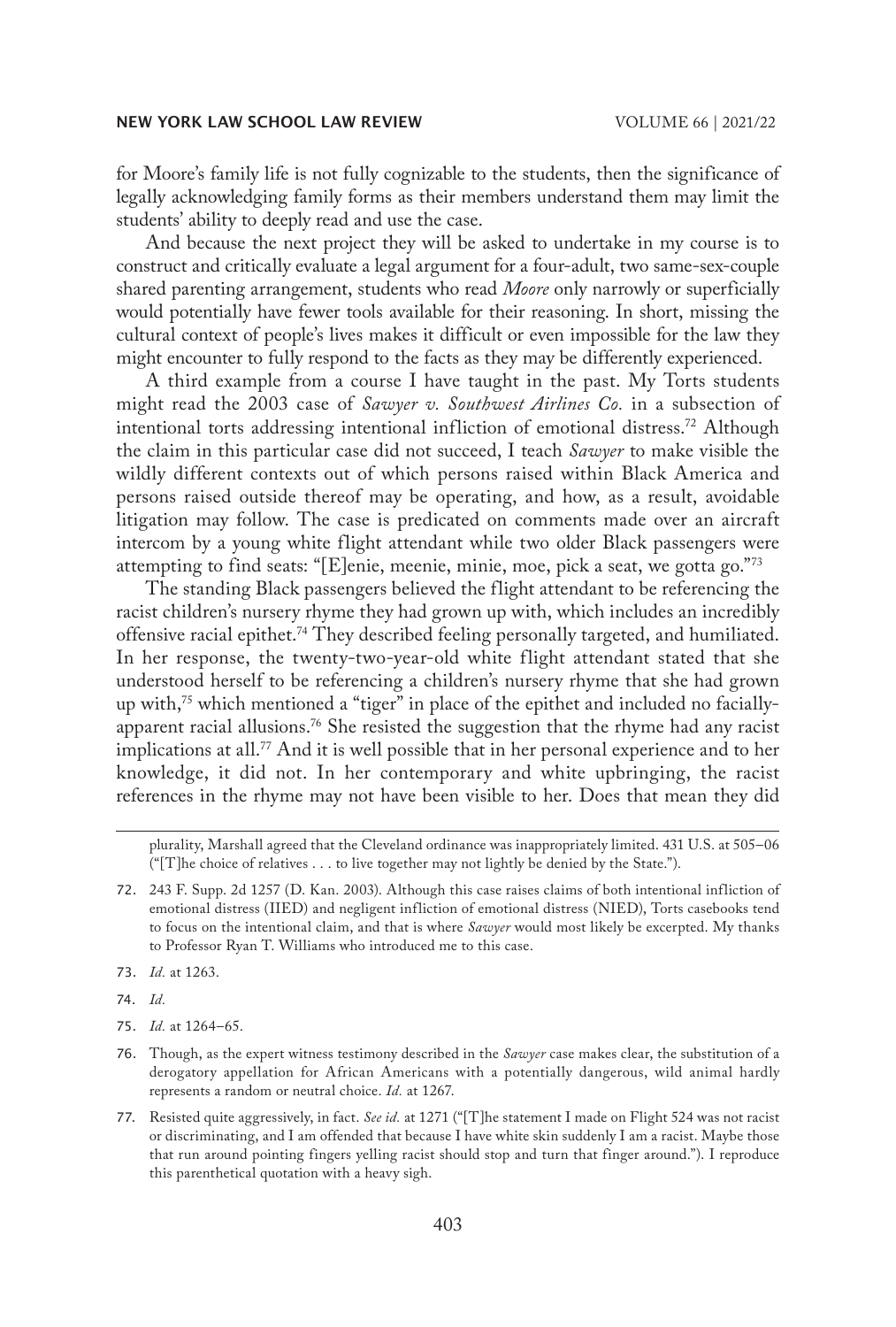not exist?78 The court considering the question concluded that "the genesis of the phrase" was not a matter of common knowledge and agreed that such context was "essential" to its own and the jury's understanding of the case.79

But who is it, exactly, who is most likely to be familiar with the history of that phrase? White privilege can enable whole swaths of American populations to never encounter the racist version of the rhyme (and here, along with the flight attendant, I am a good example—I experienced the "tiger" version throughout my childhood and was not aware of any alternative until I was much older); the ages of the *Sawyer* plaintiffs, both in their sixties at the time of the airline incident, make it more likely that they would have encountered that more offensive version. Thus, the plaintiffs' claim arose out of the interstitial chasm between what white Americans may or may not have been exposed to,<sup>80</sup> and what Black Americans know, thoroughly, through their own experiences.<sup>81</sup>

If law is always at least in part about factual context, we are simply going to have to do a better job of recognizing the rich multiplicity of those contexts. And though it will remain true that in some instances, we will not succeed, $82$  we must be willing to credit the instances in which we do, so that it is not just the cultural context that is made visible, but also the legal mechanisms that validate such visibility.<sup>83</sup>

81. *See* Knight, *supra* note 80. And perhaps also what they learn and understand from the described experiences of their elders. *See generally* Rebecca A. Clay, *Did You Really Just Say That?*, 48 Am. Psych. Assoc. 46 (2017).

82. Some things are simply not seen, or known, by everyone.

83. In *Sawyer*, the court's permitting expert testimony as to the nursery rhyme's racial origins represents due recognition by the law of the variety in our shared tapestry of factual context. 243 F. Supp. 2d at 1257, 1266–68 (admitting expert testimony "to educate the jury about the historical genesis of 'eenie, meenie, minie, moe' and to explain why the phrase is inherently offensive and racist").

<sup>78.</sup> The *Sawyer* opinion illustrates well the near impossibility of achieving justice in cases involving people of different ages, races, and experiences, who really do not know how much they differ and are therefore not likely to understand or empathize with all positions. *See id.* at 1275 ("It bears repeating that [the flight attendant's] remark was not expressly racist in nature. Its ability to offend lay exclusively in its history, of which—according to [expert testimony]—recent generations are increasingly unaware.").

<sup>79.</sup> *Id.* The only claim that survived dismissal and summary judgment was a civil rights claim separate from plaintiffs' tort claims. *Id.* at 1273. The IIED claim was dismissed because the plaintiffs met neither "the threshold requirement of showing 'extreme and outrageous' conduct" nor the additional requirement of showing "that they suffered emotional distress which was so severe that no reasonable person should be expected to endure it." *Id.* at 1275 ("[N]o reasonable jury would agree that in these circumstances, [the flight attendant's] language was so outrageous in character and so extreme in degree as to be regarded as atrocious and utterly intolerable in a civilized society."). The NIED claim was dismissed on procedural grounds. *Id.* at 1277.

<sup>80.</sup> *See* Alex Abad-Santos, *The Racist Children's Songs You Might Not Have Known Were Racist*, Vox (May 21, 2014), https://www.vox.com/2014/5/21/5732258/the-racist-childrens-songs-you-might-not-haveknown-were-racist. In New York, intentional torts require only the causal action to be intentional, not the harm itself. 36 N.Y. Jur. 2D *Damages* § 56, Westlaw (database updated Feb. 2022). I view this as replicating the common white response to matters of racism: "I didn't mean to be racist, so I could not have done something racist." *Cf.* Rebecca Knight, *You've Been Called Out for a Microaggression. What Do You Do?*, Harv. Bus. Rev. (July 24, 2020), https://hbr.org/2020/07/youve-been-called-out-for-amicroaggression-what-do-you-do (accepting that people make mistakes).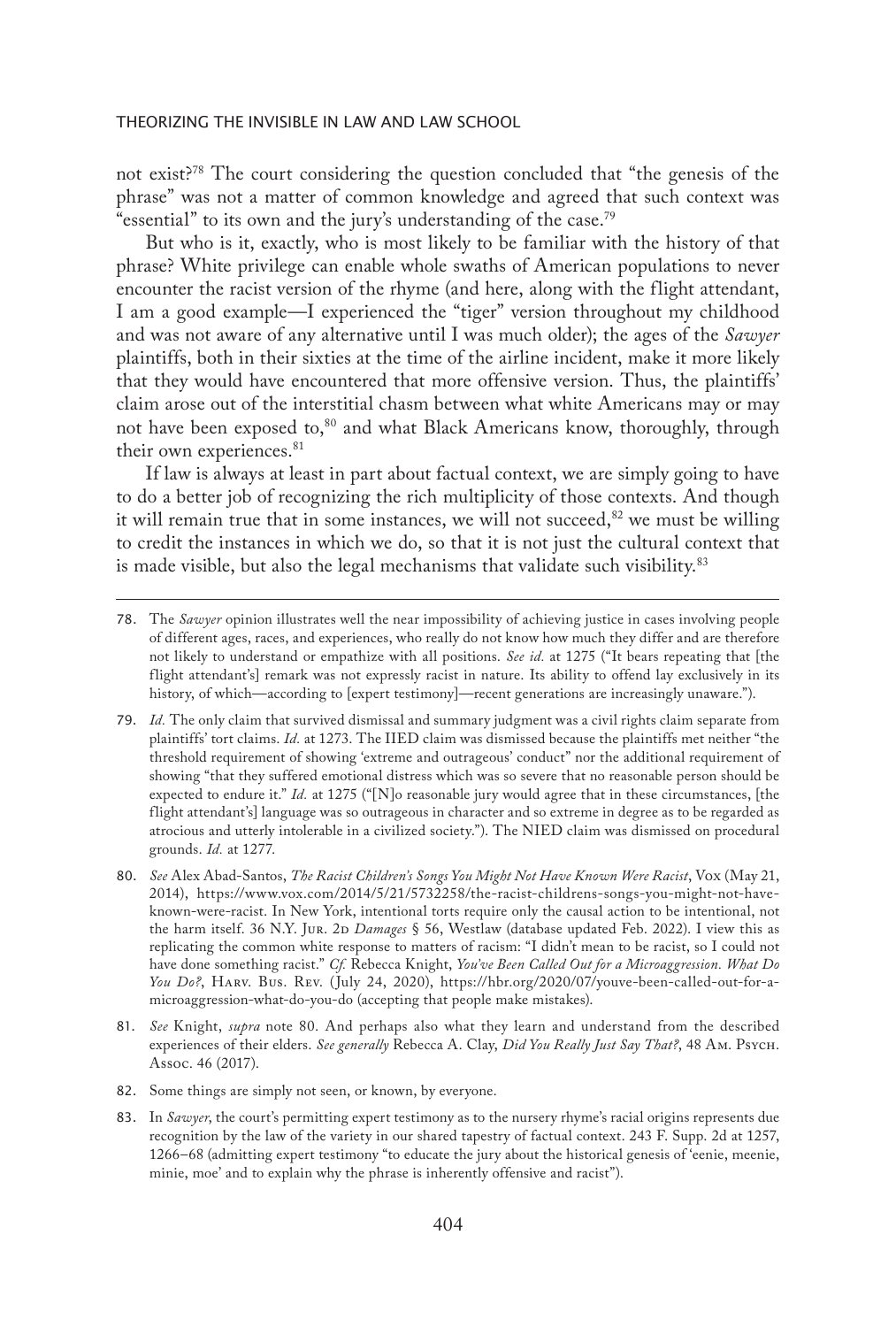#### IV. HOW DO LAWYERS LEARN TO REASON FROM WHAT IS "NOT VISIBLE"?

So far, we have considered multiple and somewhat differing strains of what may be "not visible" in law: things that do not fall into a particular legal category (yet help delineate exactly how that category is constituted); things that are intentionally constructed to remain outside of the legal sphere; important parts of the lives of the people of color that the law touches; those people themselves; the racism that inescapably infects our lives. There is obviously a pretty strong overlap among these, and frequently a causal relationship.

What brings these incongruent "absences" together is the fact that something can be learned about law from considering each one carefully. Which suggests, in turn, that they can be taught.

# *A. We Typecast Legal Reasoning as an Intensely Concrete Process*

"Thinking like a lawyer" has been portrayed in any number of ways, but despite occasional grumbling about its reductive simplicity, law faculty generally embrace some kind of depiction that emphasizes application of legal Rules to specific Facts. The legal profession even requires it as a central mode of reasoning for bar exam licensure. Within myriad descriptions,<sup>84</sup> the core elements of legal analysis remain: Relevant principles of law must be accurately and astutely applied to facts that are as palpable, provable, and precisely articulated as possible.

Most of the dozen or so texts aimed at introducing law students to the processes of legal reasoning include extended examinations of deduction narrowing from a general premise to apply to specific conclusions, and induction extrapolating from individual circumstances to formulate general principles.<sup>85</sup> Many also separate these rules-based processes from more case-based reasoning by analogy.<sup>86</sup> All of these logical forms are taught to law students as requiring rigorous examination of tangible facts to ensure that conclusions based on them are well founded.

<sup>84.</sup> Some of those methods include "IRAC": Issue, Rule, Application, Conclusion; "CREAC": Conclusion, Rule, Rule Explanation, Rule Application, Conclusion; and "TRAC": Thesis, Rule, Application, Conclusion. Other acronyms for the core processes of legal reasoning abound, but all seem to share some version of the same center as the ones included here: rules of law applied to material facts of a given case. *See* Michael Hunter Schwartz & Paula J. Manning, Expert Learning for Law Students 209–22 (3d ed. 2018).

<sup>85.</sup> At least, I count about twelve books on my shelf that I happen to group within that category. *E.g.*, Michael Evan Gold, A Primer on Legal Reasoning 65–87, 88–113 (2018); Brett A. Brosseit et al., Applied Critical Thinking & Legal Analysis 133–35, 139–40 (2017). There is also considerable overlap in additional books geared more toward providing a general introduction to law school and those intended as texts on legal writing, which would expand the numbers further. All make some effort to describe the processes of legal reasoning, and my personal review suggests that they vary in focus and tone, but substantively their approaches do not drastically differ.

<sup>86.</sup> See GOLD, *supra* note 85, at 150–208; WILSON HUHN, THE FIVE TYPES OF LEGAL ARGUMENT 201–16 (3d ed. 2014).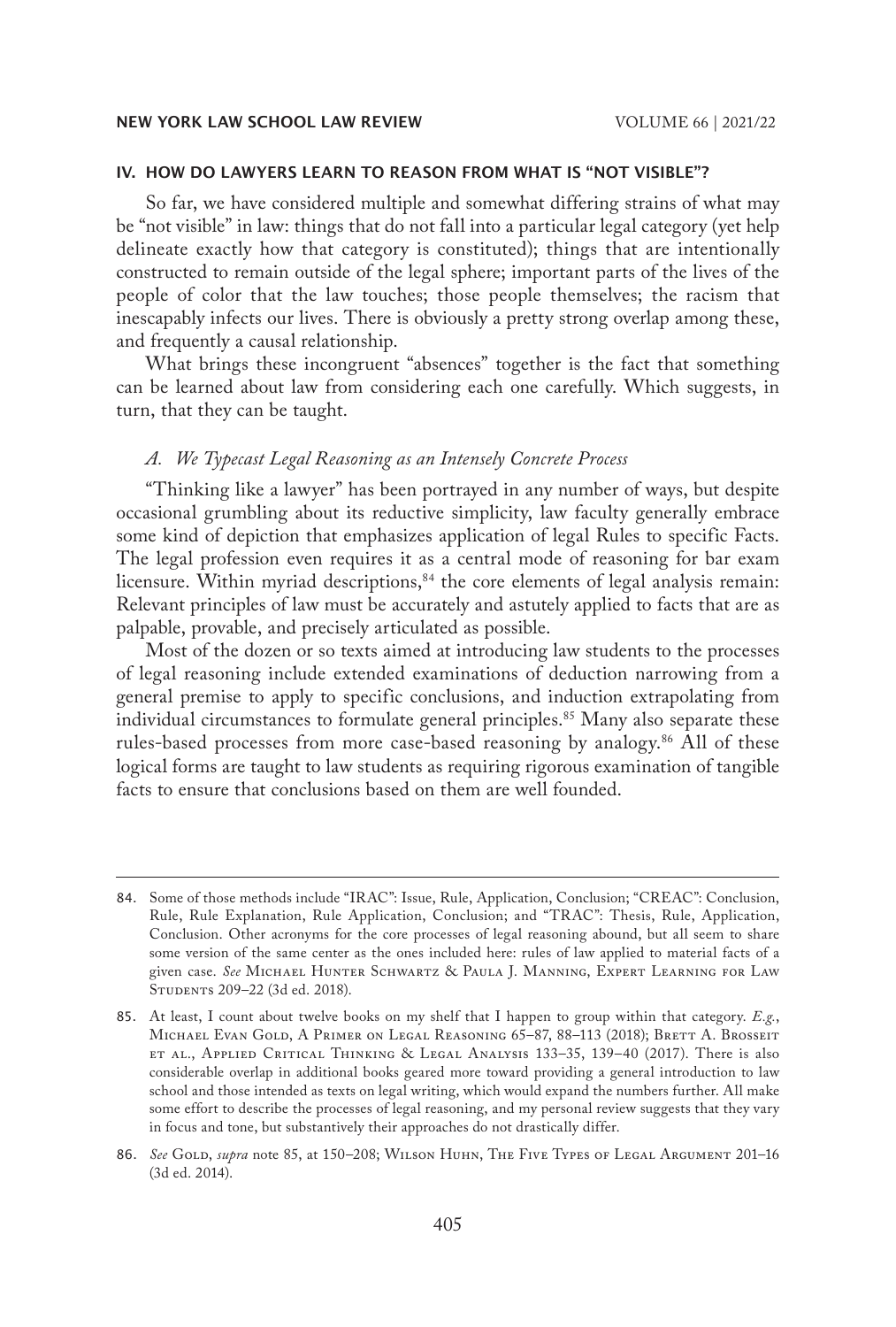To introduce deduction, many legal volumes reference the steps of the classical syllogism: (1) All men are mortal; (2) Socrates is a man; (3) Socrates is mortal.<sup>87</sup> This form of reasoning works beautifully, of course, if both the major premise (step 1) and the minor premise (step 2) are unassailably true. The only way to attack the syllogism is to successfully contradict or at least introduce doubt about one of its factual premises: Maybe Socrates was really an alien? Or a god? Or a woman?

Induction may also be highly persuasive, even though it is inherently more speculative than deduction. It constructs a "rule" that is actually more of a theory or a prediction, and rests on a foundation of observably true specifics.<sup>88</sup> As an example: if it is noticed that every time the tide goes out it soon rises again, it might logically be concluded that because water levels are currently very low, they are likely to be higher again within a few hours. It is possible that the conclusion will turn out to be incorrect, though far more likely that it is true. But just because it can be objectively observed that Simone Biles is the greatest gymnast of a generation and outclasses her contemporary rivals by an order of magnitude, $89$  it still did not automatically guarantee her success when she competed in  $2021$ ,<sup>90</sup> just as it does not automatically follow that she would have won gold had the 2020 Olympic Games taken place when initially scheduled.

There are more ways to attack an induction than a syllogism: poke holes in claimant's explanatory rationale; find particulars that do not support the generalization;<sup>91</sup> provide an alternative or more constricted generalization that the particulars also support. Given its contingent nature, then, lawyers are instructed to use as many particulars as possible to support their induced generalizations.<sup>92</sup> The more facts an induction is built upon, the more likely it will turn out to be true. There certainly are ample data points suggesting Simone Biles was at peak prowess

- 88. Although its origins are also Socratic. *See* PLATO, PHAEDO 16–50 (David Gallop trans., Oxford Univ. Press 3d ed. 2009) (c. 360 B.C.E.) (following Socrates induction of reincarnation from his observations about generation and transformation in the natural world).
- 89. *See* Jane Coaston, *Simone Biles is the Greatest Female Gymnast Ever*, Vox, https://www.vox.com/ culture/2019/10/10/20908435/simone-biles-gymnastics-best-ever (Oct. 13, 2019).
- 90. Biles ultimately won a silver medal with her team and an individual bronze medal on the balance beam when the 2020 Tokyo Olympics were held in July 2021. Juliet Macur, *As Biles Heads Home, Gymnastics Glimpses a Future Without Her*, N.Y. Times, Aug. 5, 2021, at B15).
- 91. For classical criticism of inducing universal principals from incomplete sets of particulars, see Sextus Empiricus, Outlines of Pyrrhonism 283 (R.G. Bury trans., Harvard Univ. Press 1933) (c. 360-275 B.C.E.) (questioning the validity of inductive reasoning wherein conclusions are founded on probabilities ("some" particulars) and not certainties ("all" particulars)).
- 92. *See* Steven D. Stark, Writing to Win 86–90, 132–36 (2012); *see also* Ruggero J. Aldisert et al., *Logic for Law Students: How to Think Like a Lawyer*, 69 U. Pitt. L. Rev. 1, 12, 14 (2007) (finding inductive generalizations strongest when constructed from as many particulars as possible).

<sup>87.</sup> *See* Steven J. Burton, An Introduction To Law and Legal Reasoning 45 (2d ed. 2001); Robert K. MILLER, THE INFORMED ARGUMENT 25-30 (5th ed. 1998) (following the same logical construction but altering the premises to whether people have hearts, so that John's personhood can lead to a syllogistic conclusion that he must have one, too).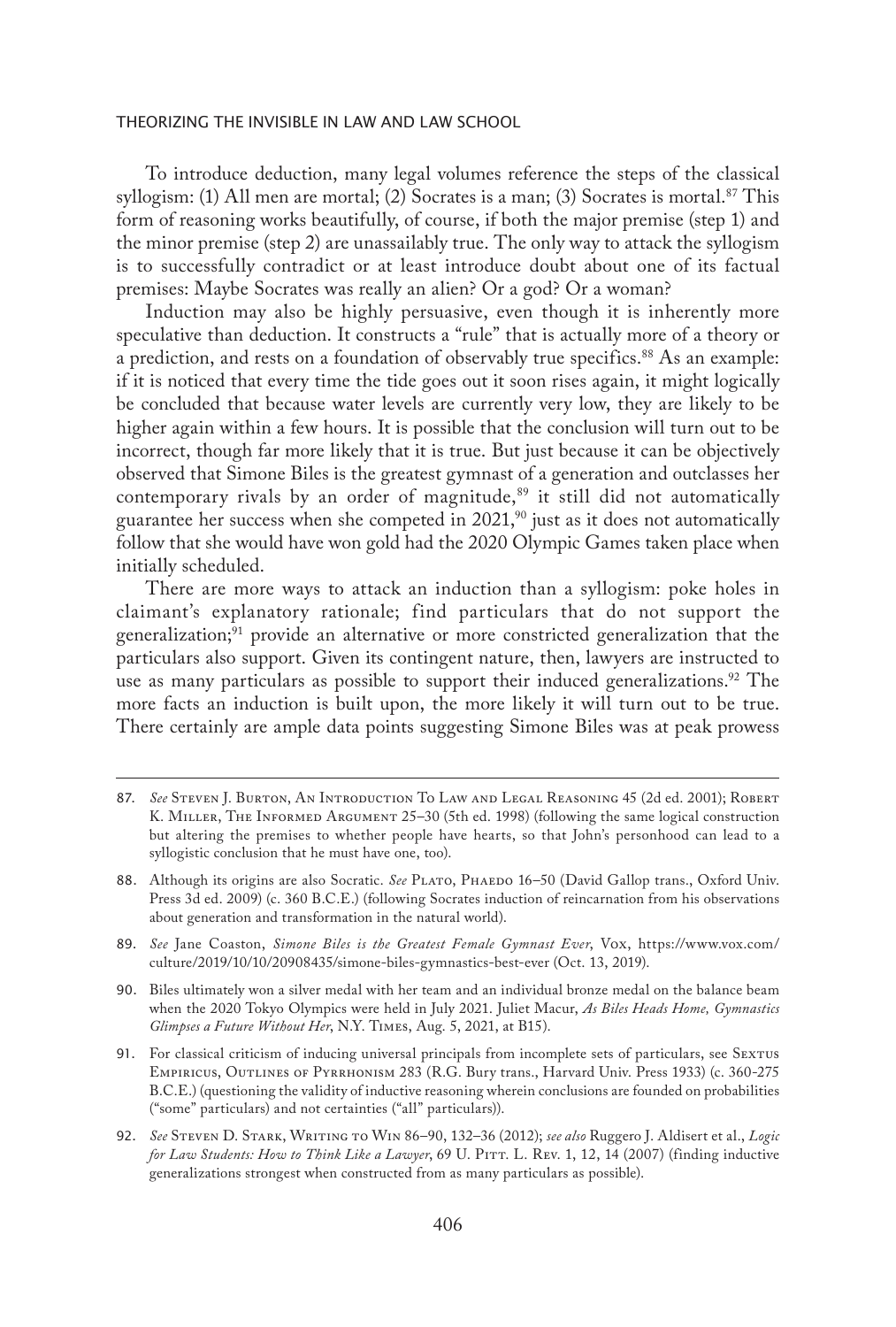in the lead up to the 2020 season, $93$  and it is exactly the accretion of that evidence which renders it exceedingly likely—even though not absolutely certain—that she would have been triumphant in the Olympiad had the games not been postponed.

Law professors' teaching of reasoning by analogy similarly stresses the importance of precision in discernable specifics.94 After all, the success of a legal analogy will be entirely dependent on facts and context. Comparisons only make sense if the right things are being compared, if the comparisons are accurate, and if they are meaningful. Thus, an analogy can be attacked if the facts are not actually similar, or if in context it does not make sense to compare them to one another.<sup>95</sup> Simone Biles and Michael Phelps<sup>96</sup> are both human, both American, and both superb athletes. They are quite comparable in any number of respects, but not in getting items from top shelves.

All of these logical forms, then, are predicated at least in part on assertions of solid, definite, discernable, identifiable, and ultimately (it is suggested) verifiable facts. But those facts are not necessarily unquestionably established. Instead, the lawyers may simply be trying to suggest that they are or should be. In other words, even when we build legal analysis on a foundation of (supposedly) concretely ascertained "facts," we are actually often speculating or hoping that a trier of fact will ultimately concur. In an adversarial legal system lawyers learn to create an appearance of uncontestable factual grounded-ness to make their own positions seem inevitable and invulnerable.

And that is exactly what we should teach. It is usually how good attorneys construct persuasive analysis. We suggest that there is just enough "there" in precedent that the expansion or contraction of the rules we are seeking makes perfect sense. Or that the choice among competing rules for which we are advocating is the better one. What all that means, though, is that sometimes we are treating as "visible" that which we would like to be "there" but isn't, yet.<sup>97</sup> In which case our lawyerly reliance on the tangible and knowable is not always quite as watertight as it is intended to seem. Reasoning from visible, knowable facts and rules is unquestionably central to legal analysis. It is just not the only way those who are "thinking like a lawyer" actually think.

94. *See* GOLD, *supra* note 85, at 158–69 (considering truncated or incompletely specified analogies).

<sup>93.</sup> See Stephanie Apstein, *Simone Biles is a Legend in Her Prime*, SPORTS ILLUSTRATED (Dec. 10, 2019), https://www.si.com/olympics/2019/12/10/simone-biles-2019-year-most-dominant-athletes.

<sup>95.</sup> No two factual settings can ever be precisely the same, so the real question is always whether the commonalities matter more than the differences. In law, that determination is never a simple arithmetic accounting, but rather based on rationales—why is this difference more important than that congruence, or vice versa? *See generally* Grant Lamond, *Precedent and Analogy in Legal Reasoning*, Stan. Encyc. PHIL. (2016) ("[T]heorists often speak of two cases being the same 'in all relevant respects.' Which of course simply raises the question of what makes two cases 'relevantly' the same.").

<sup>96.</sup> Phelps competed in five Olympic Games and has won twenty-eight medals in total. *Michael Phelps*, Int'l Olympic Comm., https://olympics.com/en/athletes/michael-phelps-ii#b2p-athlete-olympic-results (last visited Apr. 19, 2022).

<sup>97.</sup> Which no doubt lawyers and law professors recognize, but law students may not.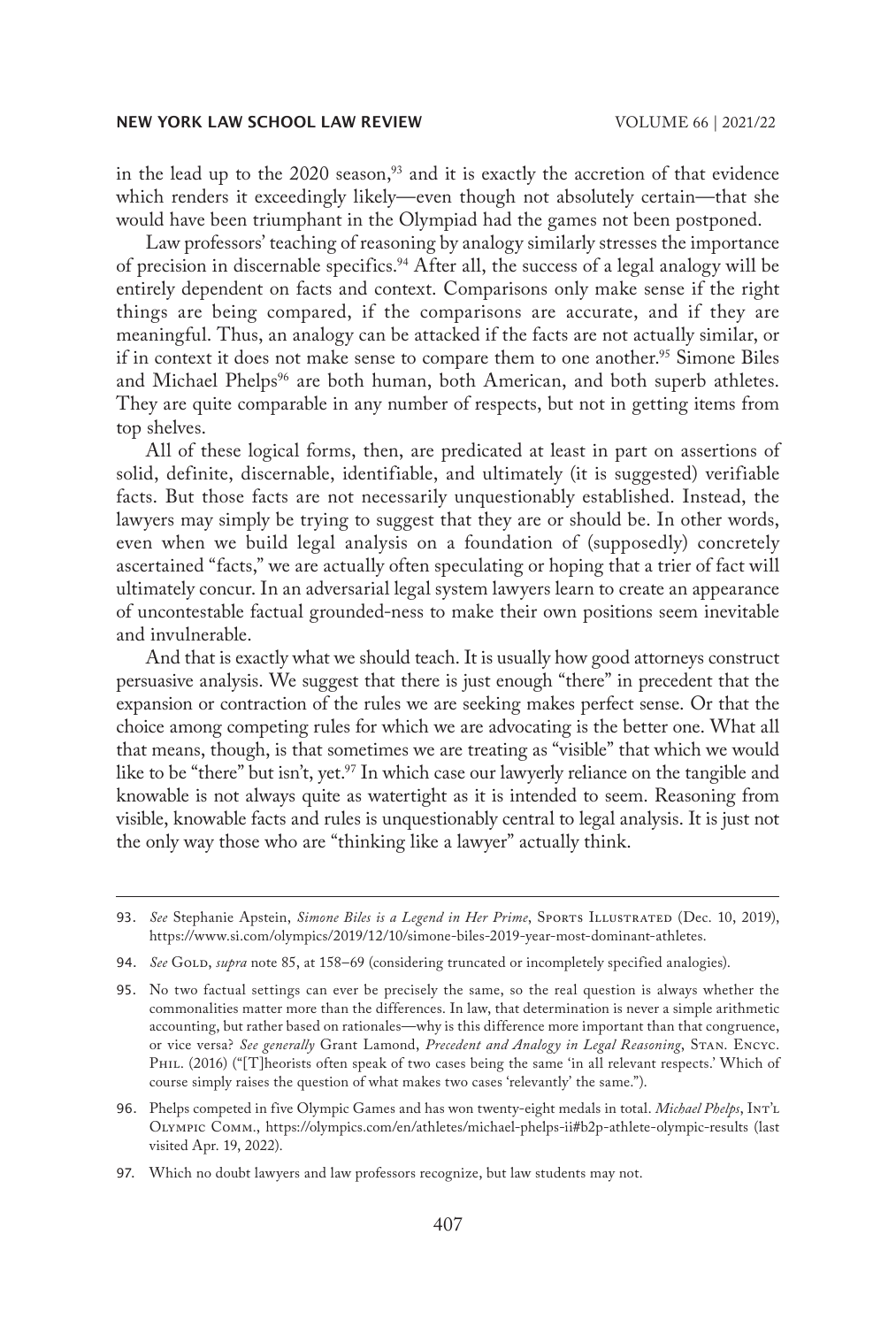# *B. Lawyering Work Requires Imagination*

In contrast to a popular image of lawyers' work as pointy-headed pedantry, a considerable amount of legal work is creative and generative. Much of it involves some form of trying to envision that which may be hidden, or not yet found, or at least not yet created as legal matter.

To "develop" facts requires litigators to investigate them. In some instances that means a purely open-ended inquiry: *Please tell me what happened*. But in many, many other instances, fact development looks less like pure discovery science and more like hypothesis-driven research. Lawyers develop postulates of what might be true and then seek evidence to support or disprove it.98 *Let's subpoena the store's street camera recording because maybe it will show the defendant speeding off after the accident.*

Transactional lawyers frequently rely on imagination to prevent problems that might arise later if not anticipated and precluded now. *What if the advertising campaign is such a success that the company wants to expand it after this project? Who will own the intellectual property?*

Too, imagination is required not only for fact development but also as a key component of effective legal research. Since no lawyer can possibly be acquainted with all the laws in a jurisdiction—or even all the laws within her specialty—we are taught to imagine what rules might apply as a starting point in looking for the law we need. *Maybe there is some sort of limitation on my client's liability for his employee's conduct if it took place while my client was out to lunch.*

Even these examples of searching to find something that is not yet visible, though, represent only a subset of ways lawyers might reason from what is not seen or known. Sometimes our work entails reaching logical conclusions based on absence; on drawing significance from what could, in some possible world, be true but is not true in ours.<sup>99</sup>

Compliance officers might pore over regulations to determine precisely what their clients are prohibited from doing, under the supposition that everything not specifically prohibited will be permitted. Judges may reason that the absence of legislative action in response to a judicial determination signals tacit approval of a court's direction. Or, taking a cue from Sherlock Holmes,<sup>100</sup> criminal attorneys might present juries with theories of events that are supported by observing what did not occur in contrast to what did. *The guard dog did not bark, which establishes that the thief was not a stranger.*

<sup>98.</sup> Though it is fair to acknowledge that, in a litigation context, "true" usually means some complicated interplay between "not false" and "narratively useful to my side's position." *See* Amalia D. Kessler, *Our Inquisitorial Tradition: Equity Procedure, Due Process, and the Search for an Alternative to the Adversarial*, 90 Cornell L. Rev. 1181, 1189–90, 1252–53 (2005) (attributing a lawyer's search for alternative realities over objective truth to the adversarial nature of American litigation).

<sup>99.</sup> *See* Mike Skotnicki, *"The Dog that Didn't Bark:" [sic] What We Can Learn from Sir Arthur Conan Doyle About Using the Absence of Expected Facts*, Briefly Writing (July 25, 2012), https://brieflywriting.com/ 2012/07/25/the-dog-that-didnt-bark-what-we-can-learn-from-sir-arthur-conan-doyle-about-usingthe-absence-of-expected-facts/ ("[T]he absence of . . . expected facts can have meaning.").

<sup>100.</sup> *See* Sir Arthur Conan Doyle, *Adventure 1: Silver Blaze*, *in* Memoirs of Sherlock Holmes (1894).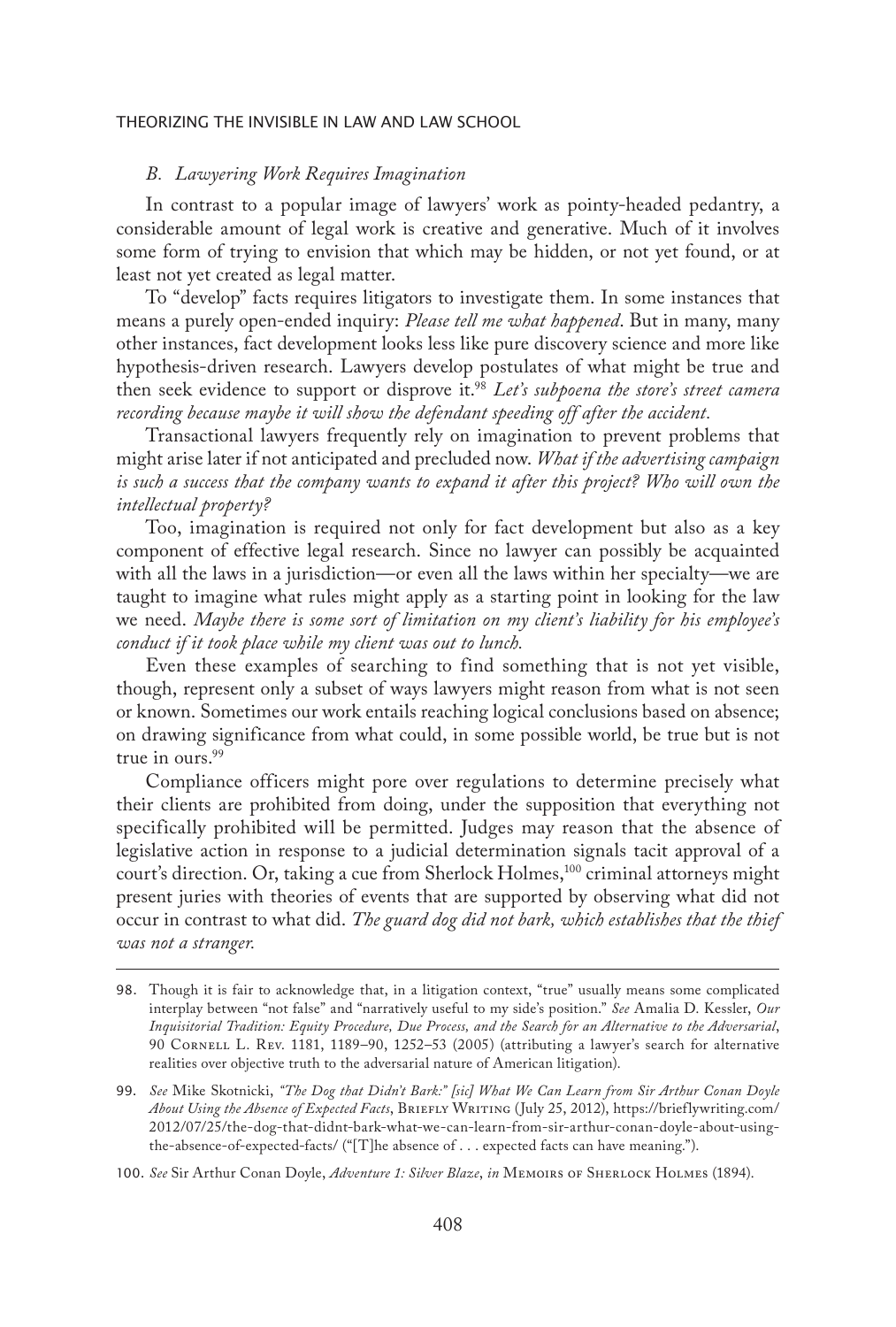# *C. Lawyers Are Not the Only Ones Who Reason from an Absence of Evidence*

There are whole subsections of science and philosophy devoted to considering the probity of the aphorism, "the absence of evidence is not evidence of absence."101 In numerous public lectures on the potential existence of intelligent alien life forms, Carl Sagan<sup>102</sup> argued against concluding that they did not exist simply because they had never been observed.<sup>103</sup> Sagan believed rigorous thinking on the topic required agnosticism, and he exasperatedly decried the "impatience with ambiguity" of both those who insisted UFOs had never been proven and must therefore exist, and those who conversely concluded that the lack of compelling evidence made it unequivocally clear that they did not.104

But Sagan's characterization leaves out the context that most lawyers would want to include. If alien life forms existed, how likely is it that we would see their evidence? Without knowing more about the supposed aliens, their technology, their culture, their travel habits, we cannot begin to guess whether their existence had much chance of being visible to us. But it is not always true that we must operate with such a paucity of information. Say, for example, it snowed last night and there are no animal prints near my garbage cans this morning. It is a fair inference that my property is probably not inhabited by raccoons. This is simply a more reliable conclusion than the "aliens exist" conjecture because of what is commonly known: Raccoons are nocturnal, they feed freely on human refuse when it is available, and they inevitably leave footprints if they travel through snow. Lack of evidence of their footprints quite simply means more in this context than the lack of evidence for intelligent alien life.

Epistemologists who root their work in the statistical analyses of Thomas Bayes<sup>105</sup> have even generated a theorem to use probability to more effectively evaluate these kinds of arguments from ignorance.<sup>106</sup> I find Christopher Stephens' Bayesian approach<sup>107</sup> to be an especially helpful refinement of Sagan's: Stephens argues that

- 104. Carl Sagan & Ann Druyan, The Demon-Haunted World 200 (1997).
- 105. Bayes is most known for "Bayes' Theorem," a mathematical method of revising initial predictions with newly acquired evidence. *See* James Joyce, *Bayes' Theorem*, Stan. Encyc. Phil. (2003) ("[A] hypothesis is confirmed by any body of data that its truth renders probable . . . .").
- 106. Colin Howson & Peter Urbach, Scientific Reasoning 13–44 (3d ed. 2005).

<sup>101.</sup> Attributed initially to Martin Rees, a British cosmologist, though frequently invoked by American astronomer Carl Sagan. See BERNARD M. OLIVER ET AL., PROJECT CYCLOPS 3 (1971).

<sup>102.</sup> Carl Sagan was an astronomer, planetary scientist, leader in the American space program, professor of astronomy, and a scientific visionary. Leslie Mullen, *Carl Sagan (1934–1996)*, *People*, Solar Sys. Expl. NASA Sci. (Nov. 26, 2001), https://solarsystem.nasa.gov/people/660/carl-sagan-1934-1996/. He held "four degrees in physics, astronomy and astrophysics from the University of Chicago, and was known for his role in space exploration and for the study of life beyond earth. *Id.*; *see also* Dan Vergano, *Who Was Carl Sagan?*, NatGeo (Mar. 17, 2014), https://www.nationalgeographic.com/science/article/140316-carlsagan-science-galaxies-space.

<sup>103.</sup> *E.g.*, Carl Sagan & Frank Drake, *The Search for Extraterrestrial Intelligence*, 232 Sci. Am. 80 (1975).

<sup>107.</sup> Christopher Stephens, *A Bayesian Approach to Absent Evidence Reasoning*, 31 INFORMAL LOGIC 56, 60 (2011).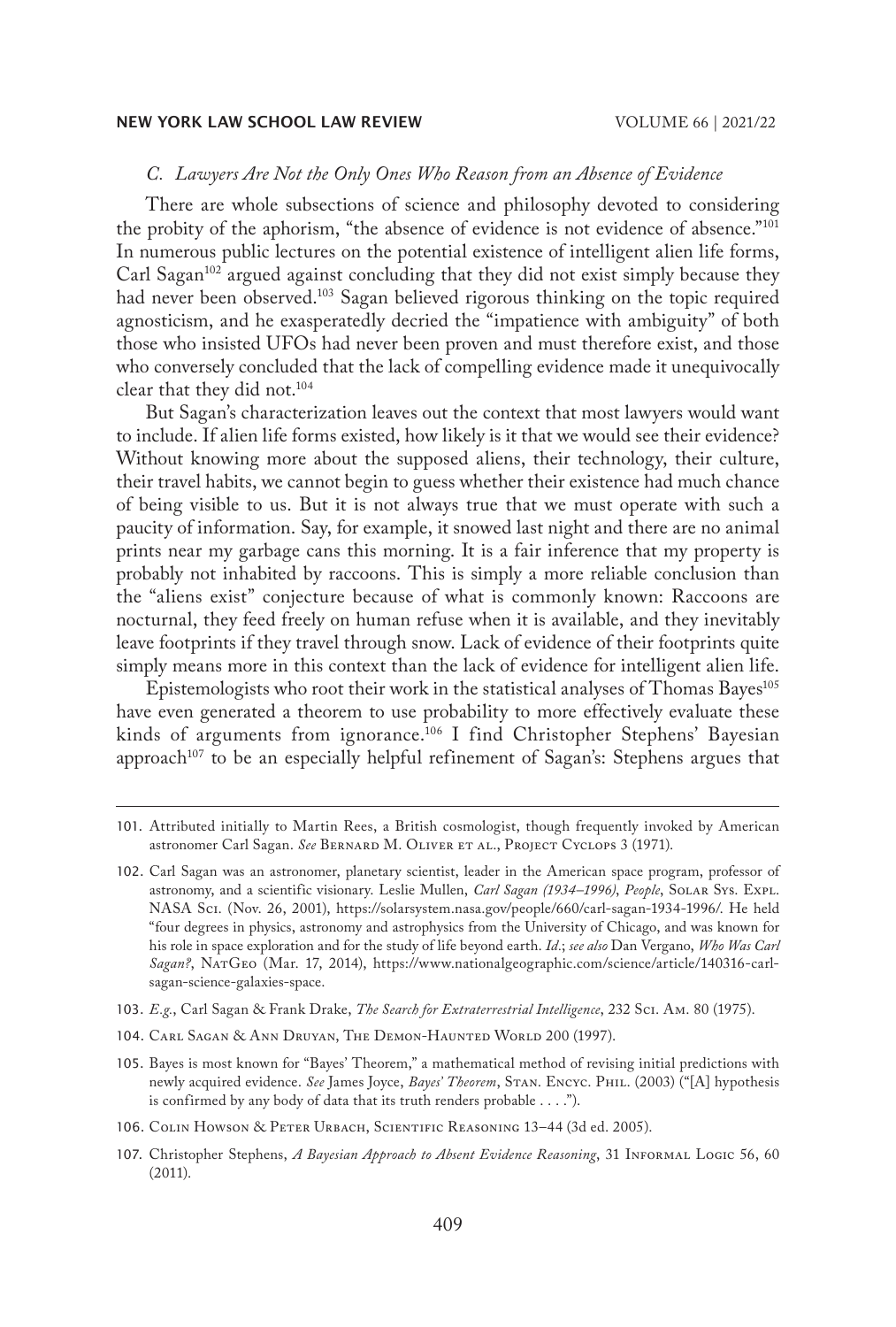we may draw reasoned conclusions from absence of evidence only if we have actively and genuinely looked for it and it was not found.108

If we have not adequately searched for evidence of that which is not visible or incorporated into law in the lives of people of color in America, we may not yet conclude that it does not exist. We must search more. We must move some of the writing and thinking on this front, that so many have already done,<sup>109</sup> away from the specialty knowledge of few and into a widespread, general recognition of what is. We must find and respect more of the cultural knowledge we are surrounded with but may not see or fully understand. We must think differently about where to look. We must ask different, or better, questions.

# *D. Thinking About What Is Not Visible Is Some of the Hardest and Most Important Work Lawyers Do*

Business professors working together to formulate *The 5 Elements of Effective Thinking* consider at length what they deem the great "challenge" to "see what's missing."110 They view this project as a crucial component to their first element: Understanding Deeply. After they identify the enormous difficulty of seeing "what's truly invisible,"111 they offer one method to help uncover gaps in knowledge: adding in limiting modifiers to what is already known to suggest what details might be missing. For example, describing classroom instruction as "nonindividualized education," might impel consideration of how a more individualized education might function in a group instructional setting.<sup>112</sup>

This technique may be helpful for lawyers seeking to elucidate the "not visible." If we cast private savings clubs as "financial mechanisms not necessarily operating within the ambit of U.S. banking and legal systems," the description itself invites consideration of what may exist that we have not yet considered. And once we begin to look for them, we may find more evidence than had previously cohered into a

<sup>108.</sup> This seems to merit a shout out to a comment made by Jeff Sessions, then the nominee for U.S. attorney general, at his confirmation hearings. Asked about discrimination against gays and women, Sessions said, "I just don't see it." *Confirmation Hearing on the Nomination of Hon. Jeff Sessions to be Attorney General of the United States Before the Senate Comm. on the Judiciary*, 115th Cong. (2018) (statement of the Honorable Jeff Sessions). Does the fact that Mr. Sessions "just doesn't see" discrimination mean that it does not exist? By Bayesian logic, only if he has "actively and genuinely" searched for such evidence and none could be obtained. *See* Stephens, *supra* note 107, at 60.

<sup>109.</sup> See generally CRITICAL RACE THEORY (Kimberlé Crenshaw et al. eds., 1996) (collecting scholarship that contributed to Critical Race Theory, or "CRT," curriculum).

<sup>110.</sup> *See* Edward B. Burger & Michael Starbird, The 5 Elements of Effective Thinking 41 (2012) (challenging readers to see what is missing from that which is already apparent).

<sup>111.</sup> *See id.* ("One of the most profound ways to see the world more clearly is to look deliberately for the  $\text{gaps} \ldots$ .").

<sup>112.</sup> *Id.* at 43–44.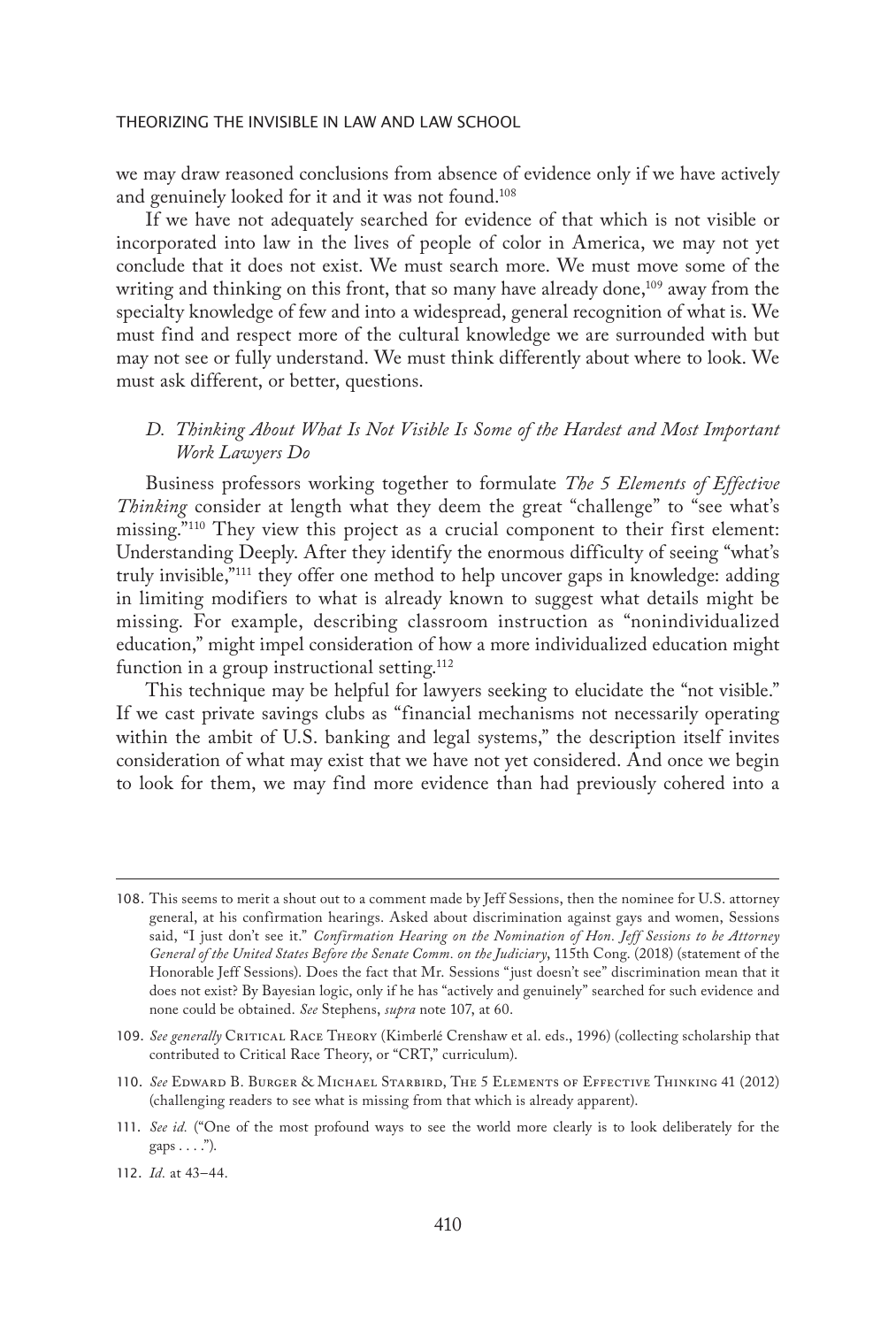"visible" category, such as the Chinese "*hui*,"<sup>113</sup> private lotteries,<sup>114</sup> and so on.<sup>115</sup> It may be especially helpful to use the limiting adjectives to help make visible what is not already when we seek to change the law because it is not including what we need it to. And to take for granted that there are many factors determining what is visible and what is not, but race and racism are almost always among them.

Think here of the strategic brilliance of Thurgood Marshall and the entire NAACP litigation team in the 1954 case of *Brown v. Board of Education*. 116 Arguing that segregation was thoroughly racist and embedded in a system of white supremacy may have been sorely tempting, but doing so might have posed considerable risk in a court of all white men.<sup>117</sup> The odds of encountering those who "just didn't see it," were frighteningly high. Marshall therefore implicitly modified the term "racial segregation in public schools" to include a qualifier and frame the issue as "previouslynot-understood-as-invidiously-harmful racial segregation in public schools."118 The doll studies<sup>119</sup> and related social science research<sup>120</sup> were provided as "new"

- 114. *See* Smith v. Williams, 698 F.2d 611, 613–14 (3d Cir. 1983) (concluding that a privately-run lottery agreement in the Virgin Islands violated neither anti-gambling statutes nor public policy and was enforceable under common law contract principles).
- 115. All of which are sometimes described under the Rotating Savings and Credit Association (ROSCA) umbrella. *See* James Chen et al., *Rotating Savings and Credit Association (ROSCA)*, Investopedia, https:// www.investopedia.com/terms/r/rotating-credit-and-savings-association.asp (Nov. 29, 2021) ("A ROSCA happens via set contributions and withdrawals to and from a common fund."). For further survey of different savings organizations, see Lisa T. Alexander, *Cyberfinancing for Economic Justice*, 4 Wm. & Mary Bus. L. Rev. 309, 322–23 (2013).
- 116. 347 U.S. 483 (1954).
- 117. *See* Chused, *supra* note 4, at 313–16 (analyzing a white seller's similarly strategic constitutional challenge to racially restrictive covenants in *Buchanan v. Warley*, 245 U.S. 60 (1917)).
- 118. *See Brown*, 347 U.S. at 492–93.
- 119. The "Doll Test" studied segregation's psychological impact on Black children. *A Revealing Experiment:*  Brown v. Board and "The Doll Test," NAACP LEGAL DEF. & EDUC. FUND, INC., https://www.naacpldf. org/brown-vs-board/significance-doll-test/ (last visited Apr. 27, 2022) ("[The study] used four dolls, identical except for color, to test children's racial perceptions. . . . [C]hildren between the ages of three to seven[] were asked to identify . . . which color doll they prefer. A majority of the children preferred the white doll . . . .").
- 120. See, e.g., KENNETH BANCROFT CLARK, EFFECT OF PREJUDICE AND DISCRIMINATION ON PERSONALITY Development (1950).

<sup>113.</sup> A "*hui*" is a private rotating savings club like the sou-sou; in the United States, it is usually formed in Chinese immigrant communities. Cao, *supra* note 21, at 874; *see also* Mark Arax, *Pooled Cash of Loan Clubs Key to Asian Immigrant Entrepreneuers*, L.A. Times (Oct. 30, 1988), https://www.latimes.com/ archives/la-xpm-1988-10-30-me-891-story.html. One common difference, though, is that rather than eschewing interest as sou-sous do, a *hui* often affixes market interest to certain lump sums. Cao, *supra* note 21, at 877. In some instances, the payout order may even be contingent on participant bids (on how much interest a participant is willing to contribute to the pot for other members to share). *Id.*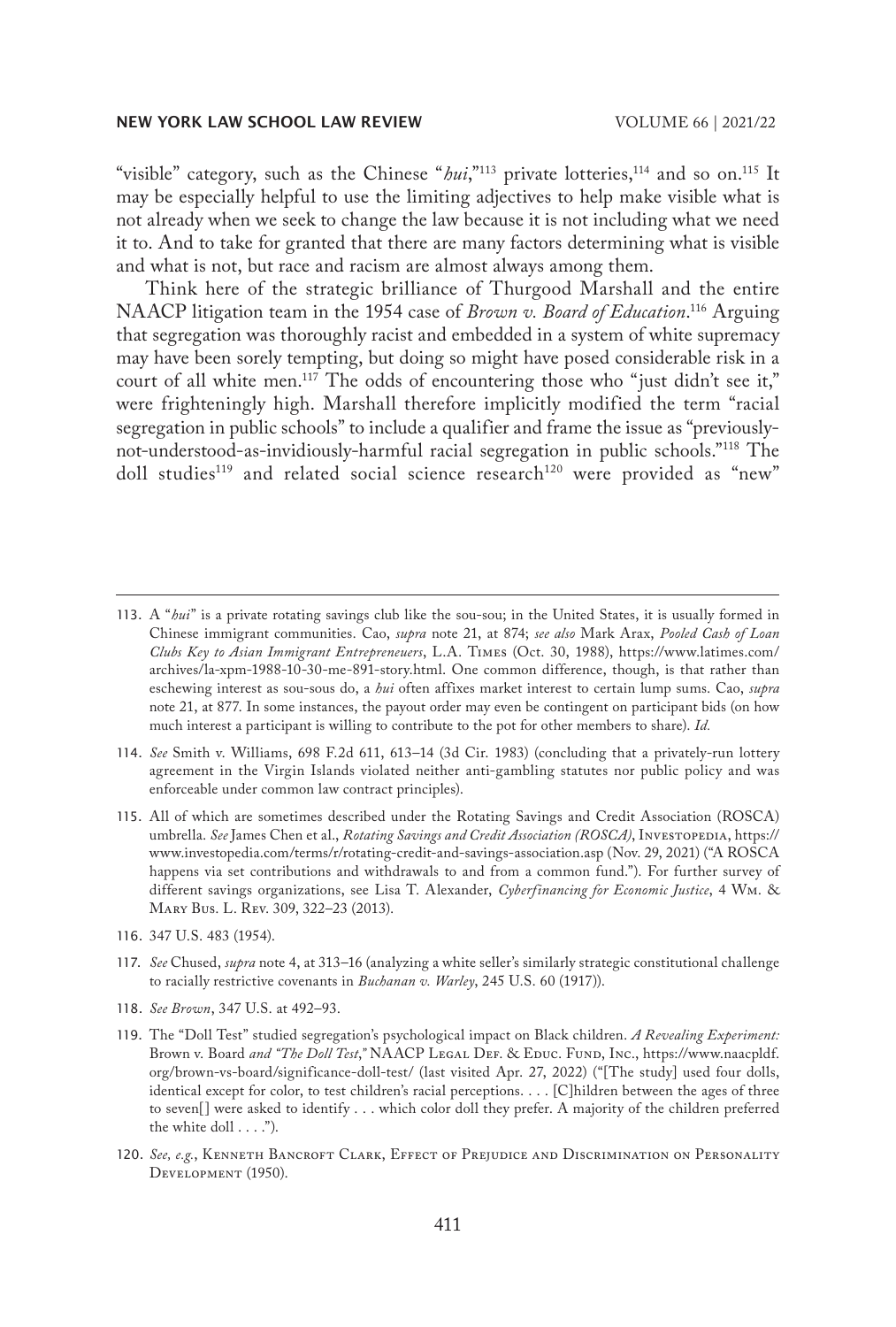information to permit the Supreme Court justices to "see" the damage wrought by generations of repressive white supremacist policies.<sup>121</sup>

Were the insidious effects of racism really not previously visible to the Court before the studies were submitted to it in the 1950s? More to the point, were the egregious consequences of open racial bigotry really not visible? Of course not. But the effect of allowing the justices to ask a modified and narrower question was an important rhetorical move. It made space for the racism inherent in segregation to become at least visible enough to warrant overturning Supreme Court precedent that held directly to the contrary.122

Imagining and "creating" are considered the highest order of thinking on Bloom's Taxonomy.123 It may be true that the bulk of lawyers' work takes place in Bloom's intermediate conceptual levels of Applying, Analyzing, and Evaluating, but that is not the only work we are capable of. And if we view the highest calling of the legal profession as seeking justice, then it cannot be all that we are charged with.

## V. CONCLUSION

What I take from all of the foregoing is that reasoning from absence is important in law, and consequently important in law schools. We must teach our students to reason from absence, both in the sense of looking for what is not yet visible, and in the sense of making informed conjectures and conclusions when what is sought cannot be found. We need to know and be informed by the vast body of cultural knowledge (context) that has for too long been unseen in our legal system.<sup>124</sup> We have to make it a priority to find the time to do the background research and educational work to make that inclusiveness commonplace and unremarkable.

*Id.* (alteration in original) (citation omitted). Execution of the social science portion of the *Brown* team's litigation strategy has been attributed to NAACP litigator Robert Carter. *See* Frank H. Wu, *Robert Lee Carter: Continuing the Struggle for Civil Rights*, A.B.A. (Sept. 1, 2000), https://www.americanbar.org/ groups/crsj/publications/human\_rights\_magazine\_home/human\_rights\_vol27\_2000/fall2000/hr\_ fall00\_wu/.

- 122. *See* Plessy v. Ferguson, 163 U.S. 537, 550–52 (1896) (upholding state-mandated segregation), *overruled by Brown*, 347 U.S. 483.
- 123. *See* A Taxonomy for Learning, Teaching, and Assessing 67–68 (Lorin W. Anderson & David R. Krathwohl eds., 2000). "Bloom's Taxonomy" was named after Benjamin Bloom, who worked with a team of educators to construct hierarchical models of learning and thinking that move from the most basic recall into the most conceptually advanced and abstract processes. *Id.* There are multiple versions, and the version that I rely on here was curated by a group of researchers in 2000. *Id.* It identifies six levels of thought processes: (1) Remember; (2) Understand; (3) Apply; (4) Analyze; (5) Evaluate; and (6) Create. *Id.* at 67–68.
- 124. A project we hope this entire collection contributes to in some small part.

<sup>121.</sup> *See Brown*, 347 U.S. at 494.

Segregation with the sanction of law . . . has a tendency to [retard] the educational and mental development of negro children and to deprive them of some of the benefits they would receive in a racial[ly] integrated school system. Whatever may have been the extent of psychological knowledge at the time of *Plessy v. Ferguson*, this finding is amply supported by modern authority.